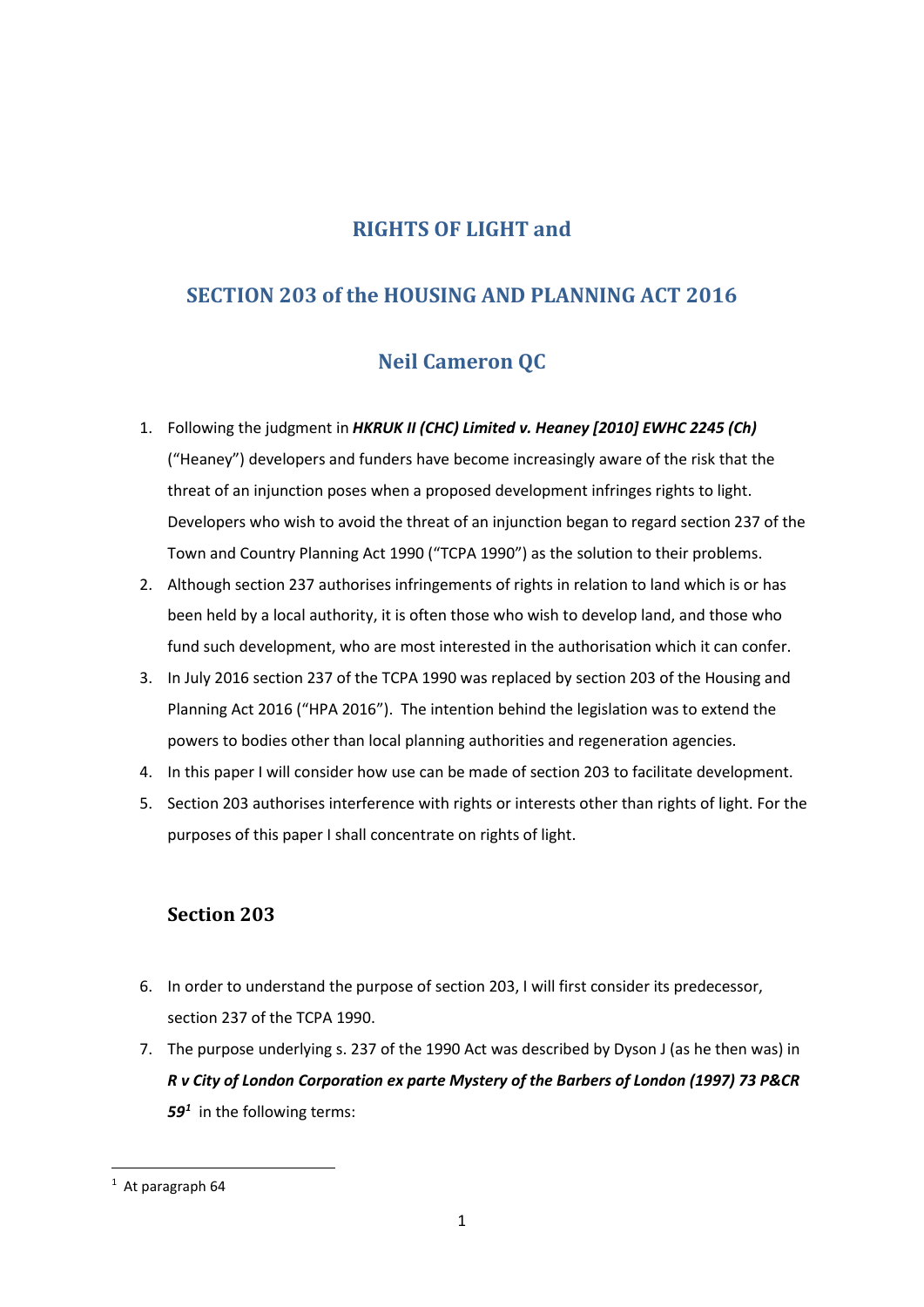*"The statutory objective which underlies [section 237](http://login.westlaw.co.uk/maf/wluk/app/document?src=doc&linktype=ref&context=179&crumb-action=replace&docguid=I11F2C060E44C11DA8D70A0E70A78ED65) of the 1990 Act is that, provided that work is done in accordance with planning permission, and subject to payment of compensation, a local authority should be permitted to develop its land in the manner in which it, acting bona fide, considers will best serve the public interest. To that end, it is recognised that a local authority should be permitted to interfere with third party rights. A balance has to be struck between giving local authorities freedom to develop land held for planning purposes, and the need to protect the interests of third parties whose rights are interfered with by local authority development. [Section 237\(1\)](http://login.westlaw.co.uk/maf/wluk/app/document?src=doc&linktype=ref&context=179&crumb-action=replace&docguid=I11F2C060E44C11DA8D70A0E70A78ED65) is the result of the balancing exercise. Parliament has decided to give local authorities the right to develop their land and to interfere with third party rights, but on the basis that work is done in accordance with planning permission (with the protection inherent in the planning process), and that third parties affected are entitled to compensation under [section 237\(4\).](http://login.westlaw.co.uk/maf/wluk/app/document?src=doc&linktype=ref&context=179&crumb-action=replace&docguid=I11F2C060E44C11DA8D70A0E70A78ED65)"* 

8. As to the extent to which those deriving title under a local authority are protected, Dyson J added (66):

*"I do not have to consider in this case whether, as a matter of construction, there are any, and if so what, limits to the application of [section 237\(1\)](http://login.westlaw.co.uk/maf/wluk/app/document?src=doc&linktype=ref&context=183&crumb-action=replace&docguid=I11F2C060E44C11DA8D70A0E70A78ED65) to those who derive title under the acquiring or appropriating local authority. My provisional view is that, in order to attract the immunity conferred by the subsection, the work done (whether by the local authority or the person deriving title under it) must be related in some way to the planning purposes for which the land was acquired. That would explain why, even in cases where the work is done by a person deriving title under a local authority, Parliament has decided that the local authority should have a contingent liability to pay compensation."*

- 9. Dyson J's provisional view was expressly upheld by Peter Smith J in *Midtown Ltd v City of London Real Property Co Ltd [2005] EWHC 33 (Ch) [2](#page-1-0)* . The restriction imposed by the courts has now been given statutory force by the provisions of section 203(2)(d), 203(3)(d), 203(5)(d), and 203(6)(d) of the HPA 2016.
- 10. S. 237 was not limited to development by local authorities, but also applied to persons deriving title under local authorities. As a general proposition, a person derives title from another if s/he acquires some inferior estate or interest in the relevant land which is carved out of the other's own estate or interest.

<span id="page-1-0"></span> <sup>2</sup> At paragraph 46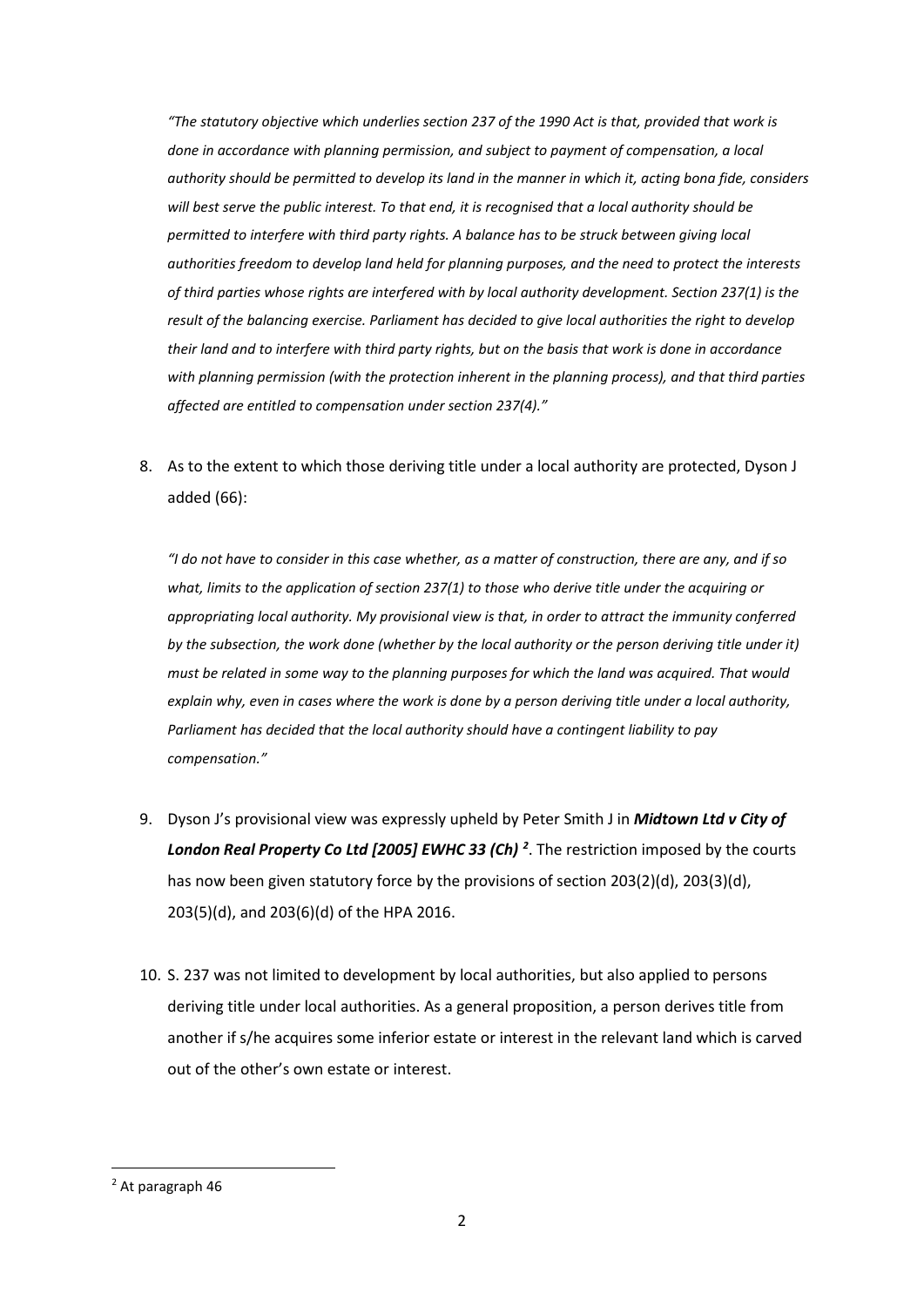- 11. Peter Smith J observed in *Midtown* that s. 237(1) was available to successors in title (para 34): thus the purchaser of a freehold estate or the assignee of a leasehold estate formerly held by the authority was a person 'deriving title under' the authority, and was capable of being within the scope of s. 237(1).
- 12. Section 237 provided that the statutory override applied whether the works were carried out by the local authority or by a person deriving title under them. Similar words (deriving title under it) appeared in in paragraph 7 of Schedule 20 to the Local Government Planning and Land Act 1980<sup>[3](#page-2-0)</sup>. The provisions in the 1980 Act were considered in Ford Camber v. *Deanminster[4](#page-2-1)* . The Court held that when A sold land to B (the public authority) and B then sold it back to A, A derived title under B, as there was a chain of title.
- 13. Paragraph 1(1) of Schedule 3 to the Housing and Regeneration Act 2008 ("the 2008 Act") used the words "The HCA or any other person…". S.203 adopts a similar approach to that taken in the 2008 Act. Unlike in [s.237](http://login.westlaw.co.uk/maf/wluk/app/document?src=doc&linktype=ref&context=103&crumb-action=replace&docguid=I11F2C060E44C11DA8D70A0E70A78ED65) of the 1990 Act, there is no reference to those deriving title from an authority being able to use the powers. The powers can be exercised by "a person". [Paragraph 571 of the Explanatory Notes to the HPA 2016](http://login.westlaw.co.uk/maf/wluk/app/document?src=doc&linktype=ref&context=103&crumb-action=replace&docguid=I5CD0F030222511E698B093E09C7DE963) states:

*Section 203 enables a person to interfere with easements and other rights when undertaking building or maintenance works on, or using, land which has been vested in or acquired by a "specified authority". The reference to "a person" would include a successor in title to the "specified authority".*

- 14. S. 237 of the 1990 Act<sup>[5](#page-2-2)</sup> and Schedule 3 to the 2008 Act<sup>[6](#page-2-3)</sup> were repealed by Schedule 19 to the HPA 2016, and replaced by s. 203.
- 15. S. 203 of the HPA 2016 provides as follows:

<span id="page-2-0"></span><sup>&</sup>lt;sup>3</sup> Paragraph 7(1) provided: "(1) The erection, construction or carrying out, or maintenance, of any building or work on land which has been acquired by the Authority under section 104 above, whether done by the Authority or by a person deriving title under it, is authorised by virtue of this paragraph if it is done in accordance with planning permission notwithstanding that it involves interference with an interest or right to which this paragraph applies, or involves a breach of a restriction as to the user of land arising by virtue of a contract."

<span id="page-2-1"></span><sup>4</sup> [2006] EWHC 1961 (Ch) at paragraph 57, upheld on appeal [2007] EWCA Civ 458

<span id="page-2-2"></span><sup>5</sup> Paragraph 9 of Schedule 19 to the HPA 2016

<span id="page-2-3"></span><sup>6</sup> Paragraph 16 of Schedule 19 to the HPA 2016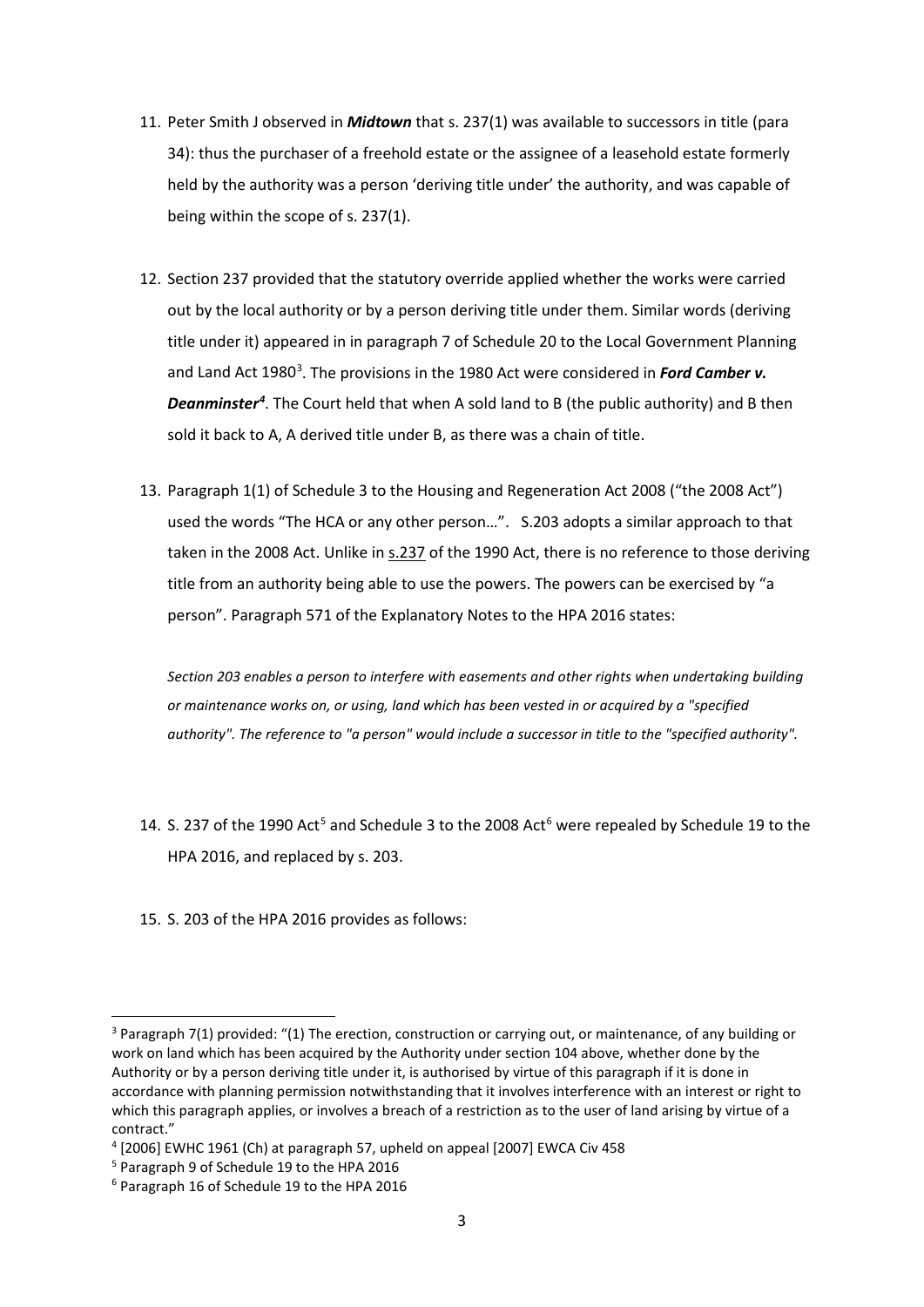#### *203 Power to override easements and other rights*

*(1) A person may carry out building or maintenance work to which this subsection applies even if it involves—*

*(a) interfering with a relevant right or interest, or*

*(b) breaching a restriction as to the user of land arising by virtue of a contract.*

*(2) Subsection (1) applies to building or maintenance work where—*

*(a) there is planning consent for the building or maintenance work,*

*(b) the work is carried out on land that has at any time on or after [the relevant day[\] 1](https://login.westlaw.co.uk/maf/wluk/app/document?&srguid=i0ad69f8e0000015f538a1978260db39c&docguid=I2FEBC120222611E6872D9505B57C9DD6&hitguid=I2FEBC120222611E6872D9505B57C9DD6&rank=1&spos=1&epos=1&td=22&crumb-action=append&context=42&resolvein=true#targetfn1) —*

*(i) become vested in or acquired by a specified authority [ or a specified company acting on behalf of a specified authority[\] 2](https://login.westlaw.co.uk/maf/wluk/app/document?&srguid=i0ad69f8e0000015f538a1978260db39c&docguid=I2FEBC120222611E6872D9505B57C9DD6&hitguid=I2FEBC120222611E6872D9505B57C9DD6&rank=1&spos=1&epos=1&td=22&crumb-action=append&context=42&resolvein=true#targetfn2) , or* 

*(ii) been appropriated by a local authority for planning purposes as defined by [section 246\(1\)](https://login.westlaw.co.uk/maf/wluk/app/document?src=doc&linktype=ref&context=43&crumb-action=replace&docguid=I11FC0F30E44C11DA8D70A0E70A78ED65) of the [Town and Country Planning Act 1990,](https://login.westlaw.co.uk/maf/wluk/app/document?src=doc&linktype=ref&context=43&crumb-action=replace&docguid=I5FF12B40E42311DAA7CF8F68F6EE57AB)*

*(c) the authority could acquire the land compulsorily for the purposes of the building or maintenance work, and*

*(d) the building or maintenance work is for purposes related to the purposes for which the land was vested, acquired or appropriated as mentioned in paragraph (b).*

*(3) Subsection (1) also applies to building or maintenance work where—*

*(a) there is planning consent for the building or maintenance work,*

*(b) the work is carried out on other qualifying land,*

*(c) the qualifying authority in relation to the land could acquire the land compulsorily for the purposes of the building or maintenance work, and*

*(d) the building or maintenance work is for purposes related to the purposes for which the land was vested in, or acquired or appropriated by, the qualifying authority in relation to the land.*

*(4) A person may use land in a case to which this subsection applies even if the use involves—*

*(a) interfering with a relevant right or interest, or*

*(b) breaching a restriction as to the user of land arising by virtue of a contract.*

*(5) Subsection (4) applies to the use of land in a case where—*

*(a) there is planning consent for that use of the land,*

*(b) the land has at any time on or after [the relevant day[\] 3](https://login.westlaw.co.uk/maf/wluk/app/document?&srguid=i0ad69f8e0000015f538a1978260db39c&docguid=I2FEBC120222611E6872D9505B57C9DD6&hitguid=I2FEBC120222611E6872D9505B57C9DD6&rank=1&spos=1&epos=1&td=22&crumb-action=append&context=42&resolvein=true#targetfn3) —*

*(i) become vested in or acquired by a specified authority [ or a specified company acting on behalf of a specified authority[\] 4](https://login.westlaw.co.uk/maf/wluk/app/document?&srguid=i0ad69f8e0000015f538a1978260db39c&docguid=I2FEBC120222611E6872D9505B57C9DD6&hitguid=I2FEBC120222611E6872D9505B57C9DD6&rank=1&spos=1&epos=1&td=22&crumb-action=append&context=42&resolvein=true#targetfn4) , or* 

*(ii) been appropriated by a local authority for planning purposes as defined by [section 246\(1\)](https://login.westlaw.co.uk/maf/wluk/app/document?src=doc&linktype=ref&context=43&crumb-action=replace&docguid=I11FC0F30E44C11DA8D70A0E70A78ED65) of the [Town and Country Planning Act 1990,](https://login.westlaw.co.uk/maf/wluk/app/document?src=doc&linktype=ref&context=43&crumb-action=replace&docguid=I5FF12B40E42311DAA7CF8F68F6EE57AB)*

*(c) the authority could acquire the land compulsorily for the purposes of erecting or constructing any building, or carrying out any works, for that use, and*

*(d) the use is for purposes related to the purposes for which the land was vested, acquired or appropriated as mentioned in paragraph (b).*

*(6) Subsection (4) also applies to the use of land in a case where—*

*(a) there is planning consent for that use of the land,*

*(b) the land is other qualifying land, and*

*(c) the qualifying authority in relation to the land could acquire the land compulsorily for the purposes of erecting or constructing any building, or carrying out any works, for that use, and*

*(d) the use is for purposes related to the purposes for which the land was vested in, or acquired or appropriated by, the qualifying authority in relation to the land.*

*(7) Land currently owned by a specified authority is to be treated for the purposes of subsection (2)(c) or (5)(c) as if it were not currently owned by the authority.*

*(8) Land currently owned by a qualifying authority is to be treated for the purposes of subsection (3)(c) or (6)(c) as if it were not currently owned by the authority.*

*(9) Nothing in this section authorises an interference with—*

*(a) a right of way on, under or over land that is a protected right, or*

*(b) a right of laying down, erecting, continuing or maintaining apparatus on, under or over land if it is a protected right.*

*(10) Nothing in this section authorises—*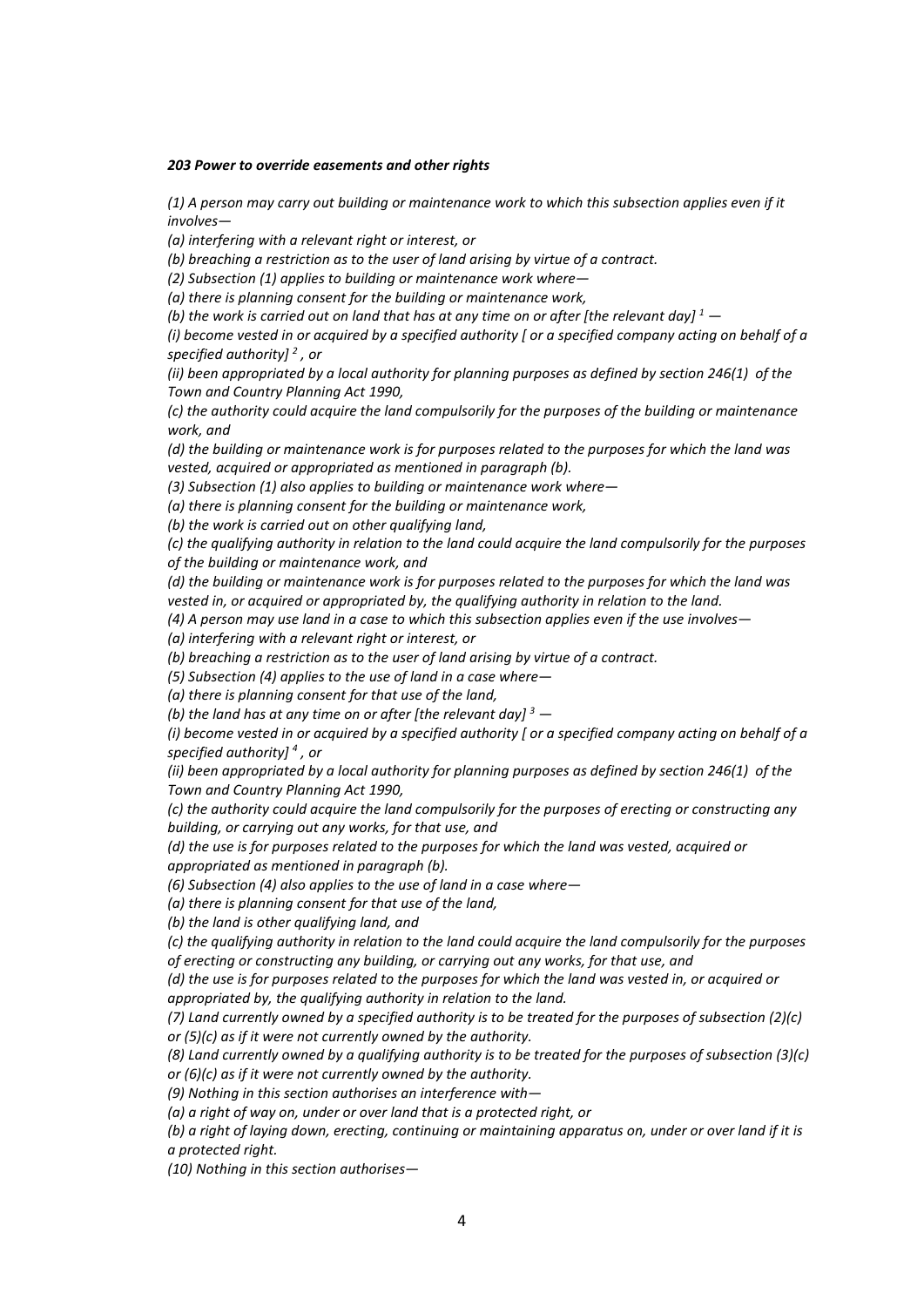*(a) an interference with a relevant right or interest annexed to land belonging to the National Trust which is held by the National Trust inalienably, or (b) a breach of a restriction as to the user of land which does not belong to the National Trust— (i) arising by virtue of a contract to which the National Trust is a party, or (ii) benefiting land which does belong to the National Trust. (11) For the purposes of subsection (10)— (a) "National Trust" means the National Trust for Places of Historic Interest or Natural Beauty incorporated by the [National Trust Act 1907,](https://login.westlaw.co.uk/maf/wluk/app/document?src=doc&linktype=ref&context=43&crumb-action=replace&docguid=I3FE69BA0A2EF11E69AD7CF2294ACE05E) and (b) land is held by the National Trust "inalienably" if it is inalienable unde[r section 21](https://login.westlaw.co.uk/maf/wluk/app/document?src=doc&linktype=ref&context=43&crumb-action=replace&docguid=I644DF590A30A11E6A2198EA35E8BEC8A) of the [National](https://login.westlaw.co.uk/maf/wluk/app/document?src=doc&linktype=ref&context=43&crumb-action=replace&docguid=I3FE69BA0A2EF11E69AD7CF2294ACE05E)  [Trust Act 1907](https://login.westlaw.co.uk/maf/wluk/app/document?src=doc&linktype=ref&context=43&crumb-action=replace&docguid=I3FE69BA0A2EF11E69AD7CF2294ACE05E) or [section 8](https://login.westlaw.co.uk/maf/wluk/app/document?src=doc&linktype=ref&context=43&crumb-action=replace&docguid=ID39AE2B08C3411E69C0AFEB55E9749A2) of th[e National Trust Act 1939.](https://login.westlaw.co.uk/maf/wluk/app/document?src=doc&linktype=ref&context=43&crumb-action=replace&docguid=IEFC4C6508C3311E6B6B6DFFDA349C9A3)*

- 16. The condition created by s. 203(2)(d), 203(3)(d), 203(5)(d), and 203(6)(d) has no analogue in the language of s. 237 of the 1990 Act. It reflects, however, a limitation on the s. 237 power which was imposed by the court in *Midtown* (at para 47). In that sense s. 203(2)(d) does not amount to a change in the law, but a codification of it.
- 17. S. 204 of the HPA 2016 sets out the provisions governing the payment of compensation where rights are overridden in reliance on s. 203:

### *204 Compensation for overridden easements etc*

*(1) A person is liable to pay compensation for any interference with a relevant right or interest or breach of a restriction that is authorised by section 203.*

*(2) The compensation is to be calculated on the same basis as compensation payable under sections 7 and 10 of the Compulsory Purchase Act 1965.*

*(3) Where a person other than a specified or qualifying authority is liable to pay compensation under this section but has not paid—*

*(a) the liability is enforceable against the authority, but*

*(b) the authority may recover from that person any amount it pays out.*

*(4) The authority against which a liability is enforceable by virtue of subsection (3)(a) is—*

*(a) where the land to which the compensation relates was vested in or acquired by a company through which the Greater London Authority exercises or has exercised functions in relation to housing or regeneration, the Greater London Authority,*

*(b) where the land was vested in or acquired by a company through which Transport for London exercises or has exercised any of its functions, Transport for London, or*

*(c) in all other cases, the specified or qualifying authority in which the land was vested, or by which the land was acquired or appropriated.*

*(5) Any dispute about compensation payable under this section may be referred to and determined by the Upper Tribunal.*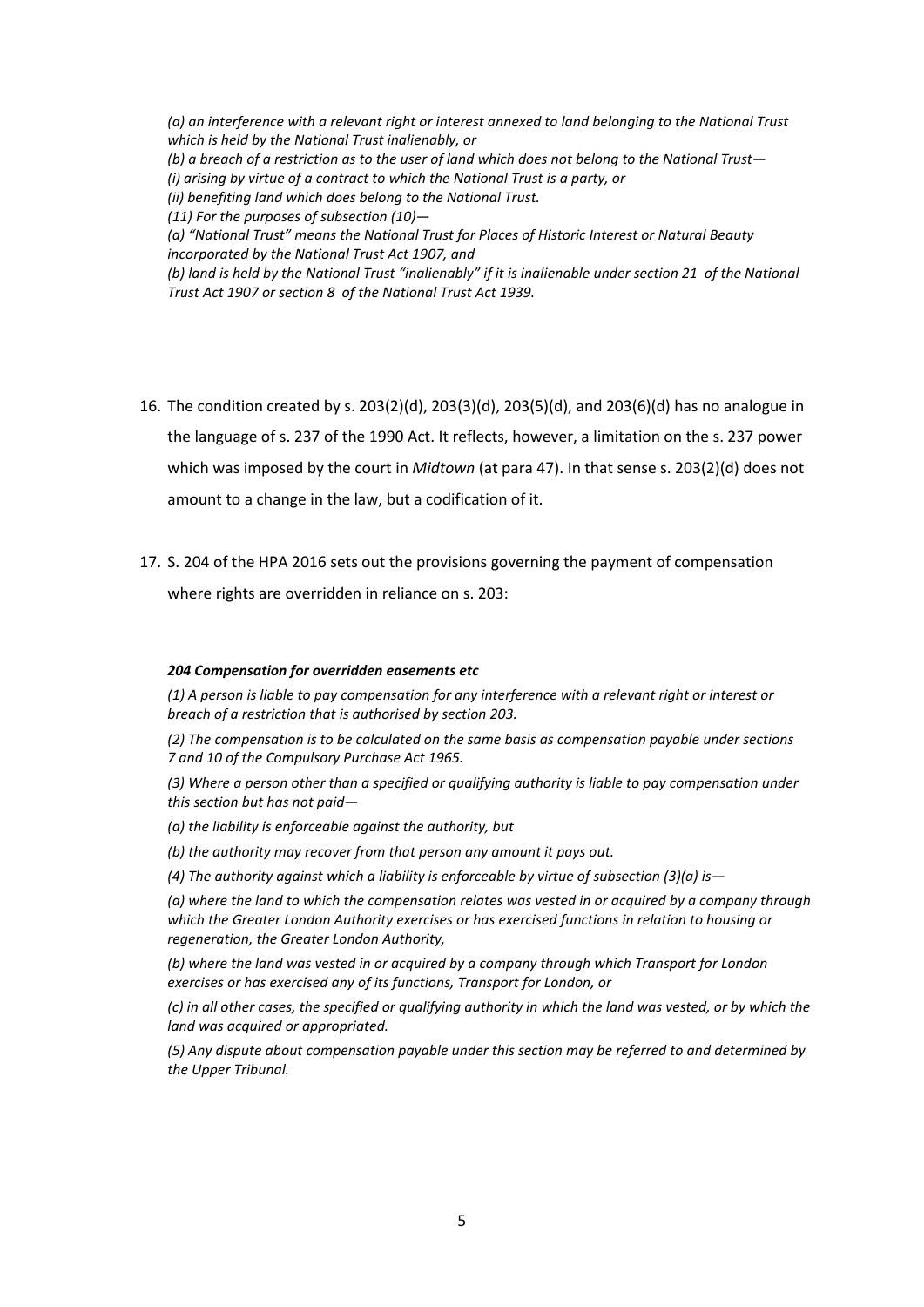- 18. The phrase "a person", as it appears in s. 204(1), is not defined. In my view, however, it is clear that this is a reference to the person carrying out the building and maintenance works for which the s. 203 override was required in the first place (c.f. s. 203(1)).
- 19. S. 205 contains a number of definitions for terms contained in s. 203. "Building and maintenance work" means the erection, construction, carrying out or maintenance of any building or work. "Planning consent" encompasses both planning permissions granted under the 1990 Act and development consents granted under the Planning Act 2008. "Specified authority" has a broad definition<sup>[7](#page-5-0)</sup>. This definition is wider than that contained in the legislative predecessors to s. 203, and indeed it was the widening of this definition which appears to have been the primary policy objective of s. 203 (see below). A 'body established by or under an Act' covers a wide class of bodies, and includes such organisations as the Homes and Communities Agency<sup>[8](#page-5-1)</sup>.
- 20. The definition of "other qualifying land" in s.205 includes land acquired by a variety of public sector bodies:

*"other qualifying land" means land in England and Wales that has at any time before [13 July 2016] 1 been—*

*(a) acquired by the National Assembly for Wales or the Welsh Ministers under section 21A of the Welsh Development Agency Act 1975;*

*(b) vested in or acquired by an urban development corporation or a local highway authority for the purposes of Part 16 of the Local Government, Planning and Land Act 1980;*

*(c) acquired by a development corporation or a local highway authority for the purposes of the New Towns Act 1981;*

*(d) vested in or acquired by a housing action trust for the purposes of Part 3 of the Housing Act 1988; (e) acquired or appropriated by a local authority for planning purposes as defined by section 246(1) of the Town and Country Planning Act 1990;*

*(f) vested in or acquired by the Homes and Communities Agency, apart from land the freehold interest in which was disposed of by the Agency before 12 April 2015;*

*(g) vested in or acquired by the Greater London Authority for the purposes of housing or regeneration, [ or vested in or acquired by a company or body through which the Greater London Authority exercises functions in relation to housing or regeneration,] 2 apart from land the freehold interest in which was disposed of before 12 April 2015—*

*(i) by the Authority, other than to a company or body through which it exercises functions in relation to housing or regeneration, or*

*(ii) by such a company or body;*

(b) a local authority as defined by section 7 of the Acquisition of Land Act 1981,

<span id="page-5-0"></span> <sup>7</sup> "specified authority" means—

<sup>(</sup>a) a Minister of the Crown or the Welsh Ministers or a government department,

<sup>(</sup>c) a body established by or under an Act,

<sup>(</sup>d) a body established by or under an Act or Measure of the National Assembly for Wales, or

<sup>(</sup>e) a statutory undertaker;

<span id="page-5-1"></span><sup>8</sup> The HCA was established by section 1 of the Housing and Regeneration Act 2008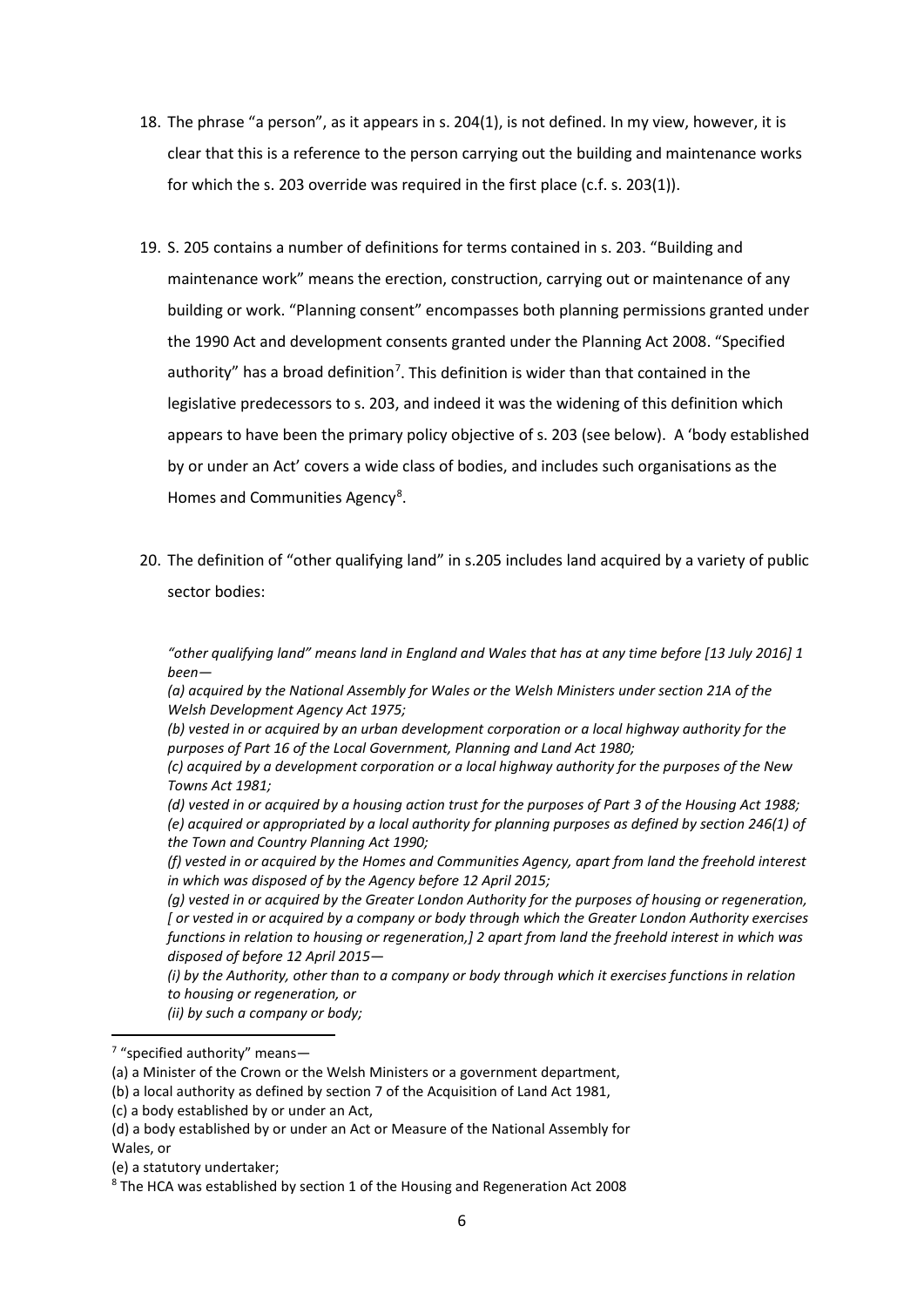*(h) vested in or acquired by a Mayoral development corporation (established under section 198(2) of the Localism Act 2011), apart from land the freehold interest in which was disposed of by the corporation before 12 April 2015;*

21. The HPA 2016 does not contain a definition of "land". S. 5 of the Interpretation Act 1978 ("the Interpretation Act"), however, provides that unless the contrary intention appears, any Act is to be construed in accordance with Schedule 1 thereto. Schedule 1 defines land as follows:

*""Land" includes buildings and other structures, land covered with water, and any estate, interest, easement, servitude or right in or over land."*

- 22. The language of s. 203 differs, in a number of respects, from section 237 of the TCPA 1990 (and from other preceding provisions such as Part 1 of Schedule 3 to the Housing and Regeneration Act 2008). It is unclear from the wording of the statute, however, to what extent Parliament intended to alter the substantive law as contained in s. 237 and its associated jurisprudence.
- 23. The following principles govern the interpretation of statutes in such a situation:
	- a. The general approach to statutory interpretation is described in the latest (sixth) edition of "Bennion on Statutory Interpretation" in the following terms (Section 208):

"*In the construction of an enactment, due attention should be paid to relevant aspects of the state of the law before the Act was passed, the history of its passing, and the events subsequent to its passing.*"

b. In determining the mischief which a statutory provision is intended to remedy, it is necessary to consider the previous state of the law, the defects said to exist in that law, and the factual context which caused those defects to be remedied by legislation: Bennion s. 209.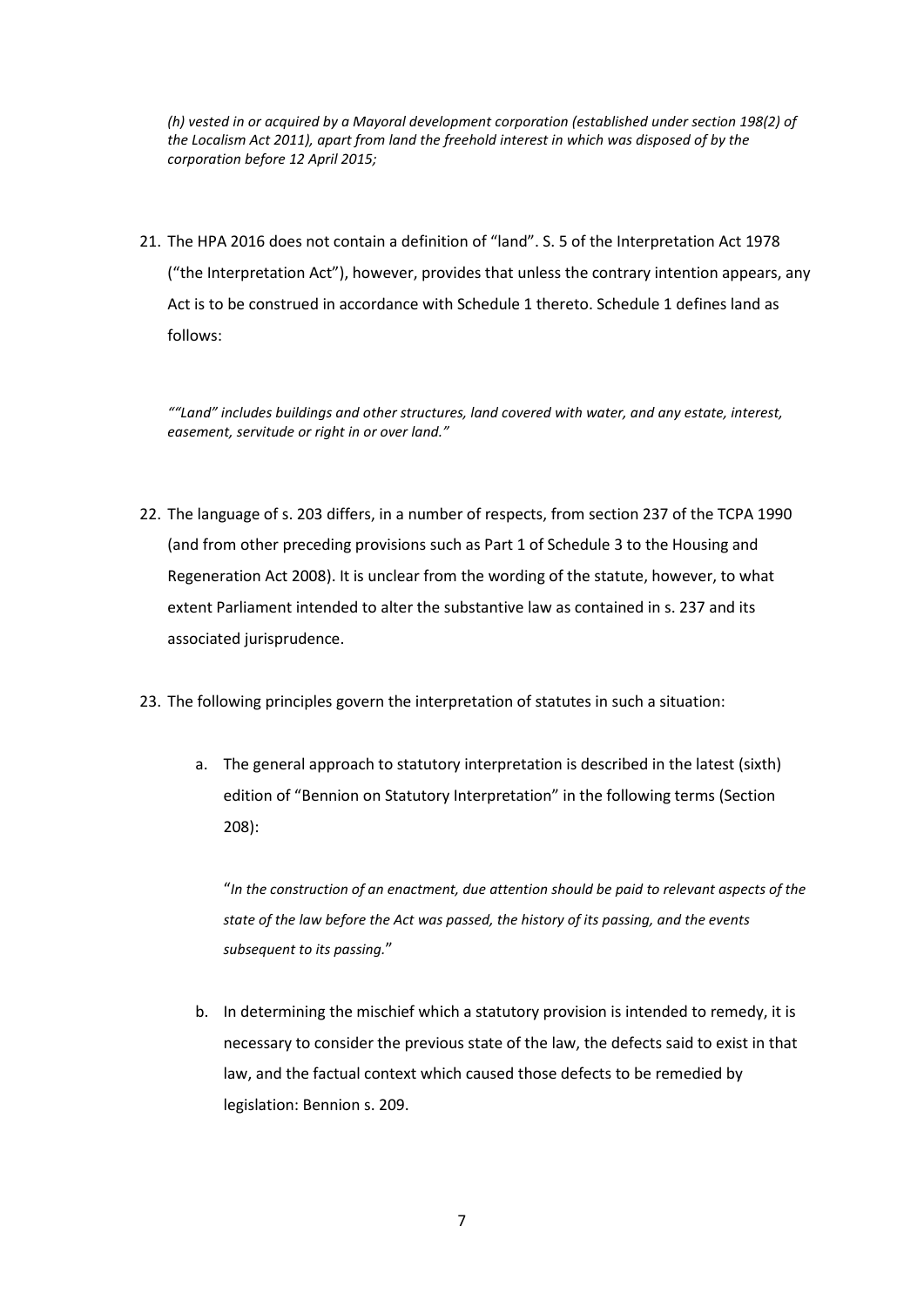- c. Where a particular term is used in a statute, Parliament will (subject to the circumstances) generally be taken to have intended that word to carry the meaning which it possessed under the preceding legislation: see for example *Lowsley v Forbes[9](#page-7-0)* .
- d. Where an enactment is either a consolidation or a codification of the previous law (with or without amendments), the meaning of those parts of the enactment which do not amend the law are to be interpreted by reference to the jurisprudence on the preceding statutory provisions: Bennion ss. 211 and 212.
- e. These principles apply to provisions in principal Acts which seek to bring a new approach to a topic whilst retaining aspects of the old law: in such a case the parts of the principal Act which reproduce the old statutory wording are to be treated as if they were contained in a consolidating statute (Bennion p. 557).
- f. Where Parliament has taken the opportunity to seek to improve the drafting of the previous provisions in the course of enactment, or to import into the statute itself aspects of the previous law which emerged from judicial decisions (as is clearly the case for s. 203(2)(d) of the HPA 2016, for instance), then the statute should be construed as it stands, albeit that the legislative history is relevant to determining the mischief which Parliament sought to cure. See for example *Bishopsgate Investments Ltd (in Provisional Liquidation) v Maxwell<sup>[10](#page-7-1)</sup>, in which Dillon LJ said of* the insolvency legislation (21):

*"It is common knowledge that the Insolvency Acts 1985 and 1986 were passed in the light of the Report of the Review Committee on Insolvency Law and Practice … but Parliament did not accept all the recommendations of that report. In these circumstances, there can be no doubt that the primary task of the court is to construe the Insolvency Act 1986 as it stands, without regard to the legislative histories of its various components: se[e Farrell v. Alexander \[1977\]](http://login.westlaw.co.uk/maf/wluk/app/document?src=doc&linktype=ref&context=11&crumb-action=replace&docguid=IA5ABD410E42711DA8FC2A0F0355337E9)  [A.C. 59](http://login.westlaw.co.uk/maf/wluk/app/document?src=doc&linktype=ref&context=11&crumb-action=replace&docguid=IA5ABD410E42711DA8FC2A0F0355337E9) . Even so, I have found it essential in the present case to consider the legislative antecedents of the Act of 1986, and the cases decided under them, partly to see how certain provisions of the Act of 1986 can, in the light of previous decisions under the earlier statutes,* 

<span id="page-7-0"></span> <sup>9</sup> [1999] AC 329 per Lord Lloyd of Berwick at 340

<span id="page-7-1"></span><sup>10</sup> [1993] Ch 1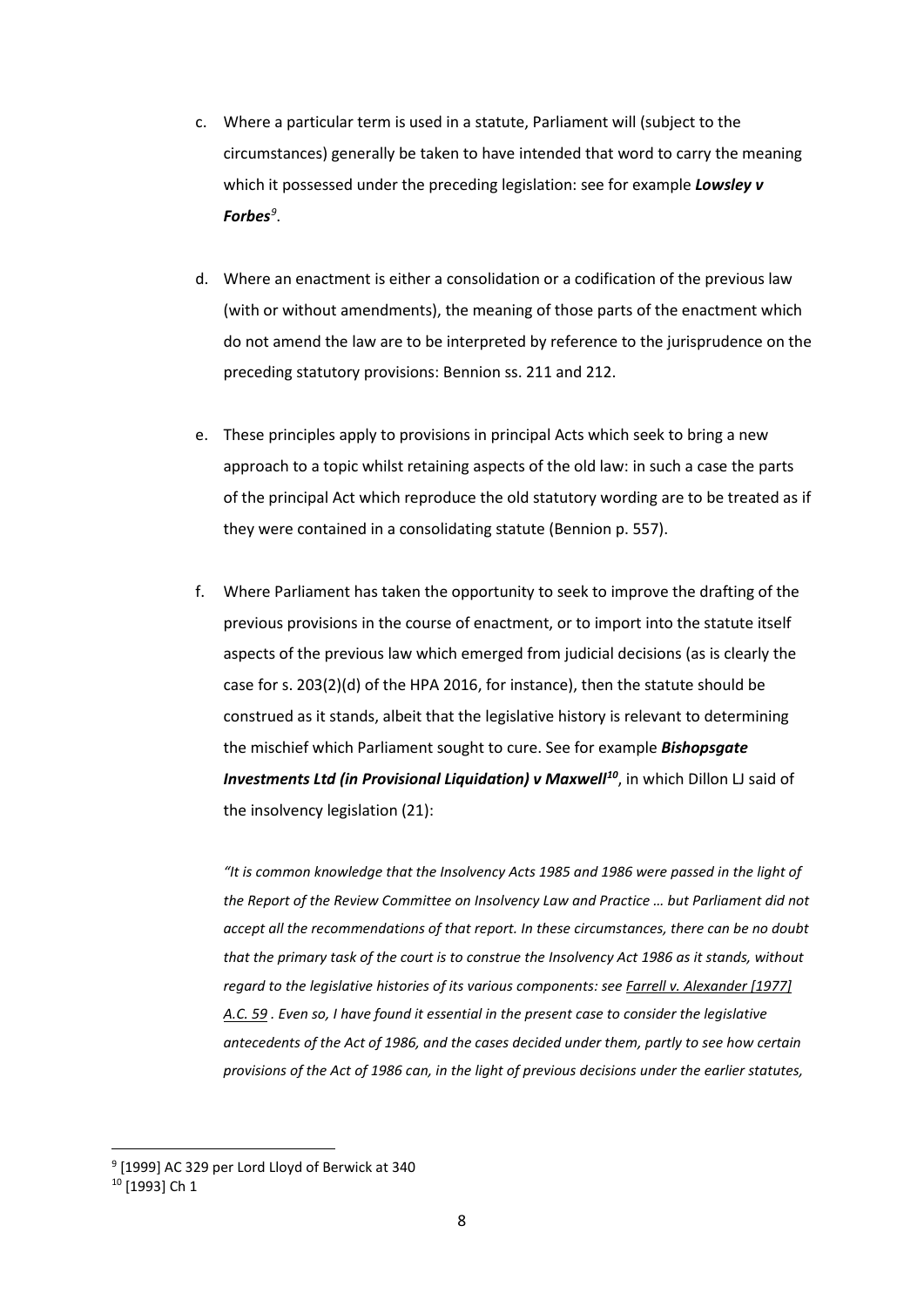*be expected to fit together, but even more to see what the mischief was in the old law which the Act of 1986 was intended to cure."*

- g. Where the words actually used by Parliament in a statute give rise to an absurdity, the courts may proceed on the basis that there is an error in the drafting of the statute, and "correct" that error through the process of interpretation: see for example *Camden LBC v Post Office[11](#page-8-0)*.
- h. Where a statutory provision is ambiguous, and where in the course of its parliamentary passage there was a clear statement made by a minister or by a parliamentarian on a minister's behalf which discloses the mischief at which the statute is aimed or the legislative intention underlying the words used, that ministerial statement is admissible as evidence of the proper interpretation of the statute: Bennion s. 217, expressing the *ratio* of the well-known rule in *Pepper v Hart[12](#page-8-1).*
- i. Where a statute is preceded by a report of a committee set up to investigate the relevant mischief and to propose a remedy, that report is admissible as evidence of the parliamentary intention underlying the statute: Bennion s. 216.
- j. Where a statute is ambiguous, the court will not usually prefer an interpretation which would give rise to administrative inconvenience or uncertainty: *Shannon Realties Ltd v Ville de St Michel[13](#page-8-2)*.
- 24. In the case of the HPA 2016, there are a number of statements in the legislative history which indicate the intention underlying s. 203:
	- a. The HPA 2016 was preceded by the Government's "Technical Consultation on Improvements to Compulsory Purchase Processes" (March 2015). The consultation paper indicated that the Government wished to modify the existing law to extend override powers to a wider range of acquiring authorities (such as statutory undertakers) which did not already possess them (para 114). The consultation paper

<span id="page-8-0"></span> <sup>11</sup> [1977] 1 WLR 892 per Lord Denning MR at 897

<span id="page-8-1"></span><sup>12</sup> [1993] AC 593

<span id="page-8-2"></span><sup>13</sup> [1924] AC 185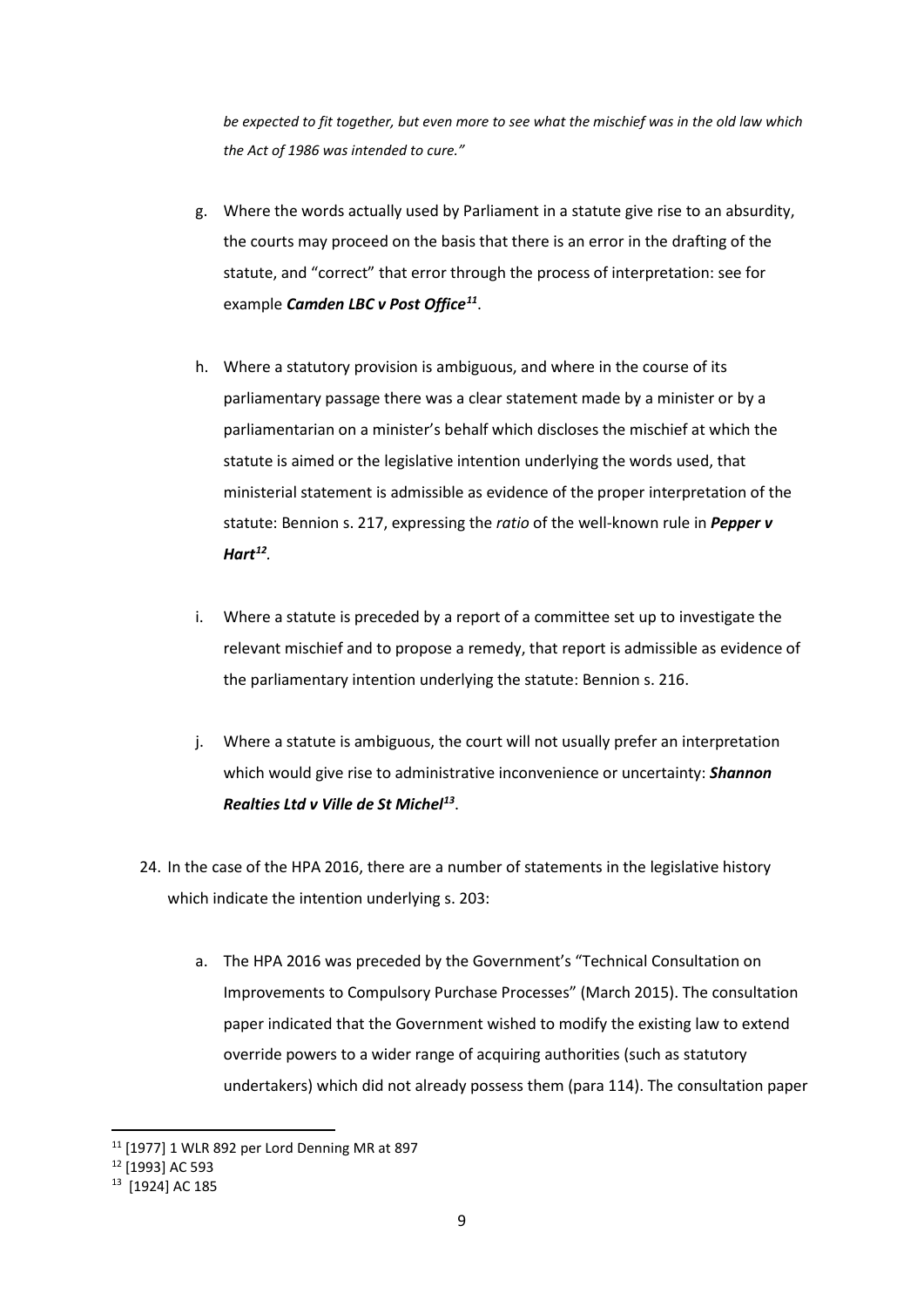noted that existing override powers "*generally pass to any purchasers of that land and are only exercisable where there is planning permission for the proposed development or use of the land*" (para 111). There is no suggestion of an intention to modify this rule. There was also a proposal to alter the basis on which compensation is calculated.

b. The Government response to the technical consultation (October 2015) indicated that the Government would proceed with the proposed extension to the scope of override powers (para 92):

*"The government will take forward the proposal to extend the existing statutory power to override easements and restrictive covenants to all acquiring authorities. The existing power, which is only available to local planning authorities and regeneration bodies, already includes protection for statutory undertakers and requires the development to have planning permission. This will be widened to encompass equivalents to planning permission, such as development consent orders and Transport and Works Act Orders."*

The response indicated that the compensation provisions would not be changed.

c. During the public bill committee stage in the House of Commons, the minister, Mr Marcus Jones, introduced a number of amendments to cl. 137 (which became s. 203 on enactment). Those amendments are immaterial for present purposes; the minster's introductory statement, however, is of considerable assistance (Hansard 8 December 2015, col 635, emphases added):

*"This group of amendments contains mainly transitional provisions and drafting improvements. With your permission, Mr Gray, before I explain what they all do I will set out the purpose of clauses 137 to 139 to put them into context.*

*Regeneration and redevelopment projects will, almost by definition, take place on previously developed land. To ensure that there are no impediments to the proposed regeneration, it may be necessary to deal with restrictive covenants and easements that affect the land acquired. The Law Commission has found that there are easements over at least 65% of registered freehold titles. Those third-party interests are typically rights to allow the*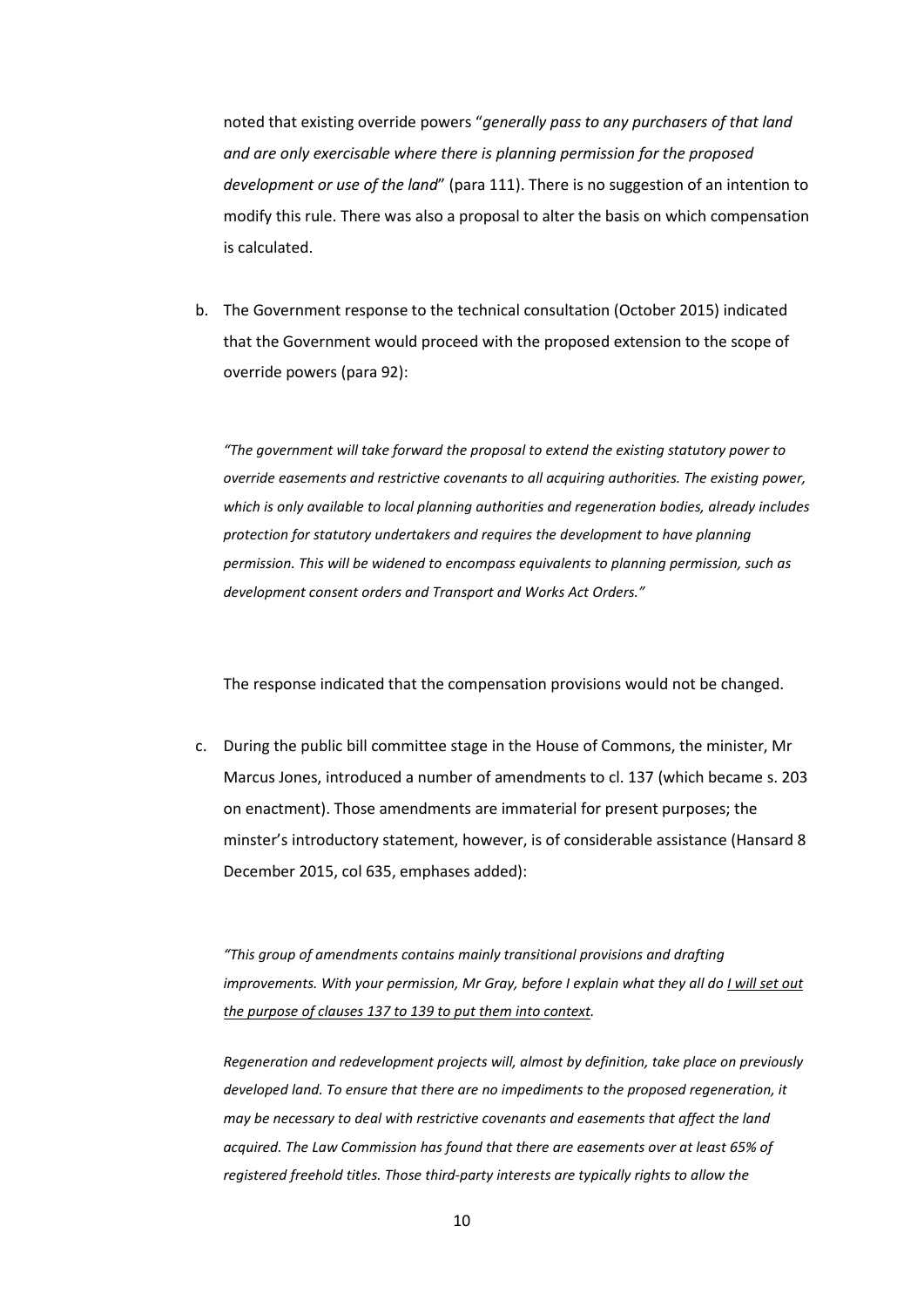*underground services—for example, water, gas, electricity and telecommunications—of one property to pass beneath the land of neighbouring properties. There are also rights of light, rights of way and covenants restricting development to certain uses or density.*

*The statutory power to override such easements and covenants for both the construction and use of development is currently restricted to local planning authorities and regeneration agencies such as the Homes and Communities Agency and urban development corporations. New town development corporations and housing action trusts also have that power, but there are none in existence at present. One important aspect of the power is that it devolves to subsequent purchasers of the land without the local authority or agency having to do the development itself. It is therefore an important feature of town centre redevelopment schemes where local planning authorities acquire land and sell it on to their developer partner.*

*Not all development schemes are undertaken on land held for planning purposes or acquired by regeneration agencies. The Government have therefore decided to extend the power to override the easements and other rights to all bodies with compulsory purchase powers. Clause 137 contains that power, which will be available in respect of land acquired by or vested in a specified authority, as defined by subsection (7), when the provision comes into force."*

- d. Later in the same debate, in response to a question about the compensatory basis of the override power, the minister stated that the relevant provisions "*are designed to extend the existing powers to other bodies with compulsory purchase powers, not to amend them*" (col 366).
- 25. In my view, it is reasonably clear, therefore, that whilst the drafting of s. 203 of the HPA 2016 differs from that of s. 237 of the 1990 Act and Part 1 of Schedule 3 to the 2008 Act, Parliament intended to make only a limited change to the substantive law, namely the extension of statutory override powers to a wider range of acquiring authorities. There appears to have been no intention to alter the basis on which those powers could be utilised by acquiring authorities, nor to how those powers could be utilised by private developers of land.

11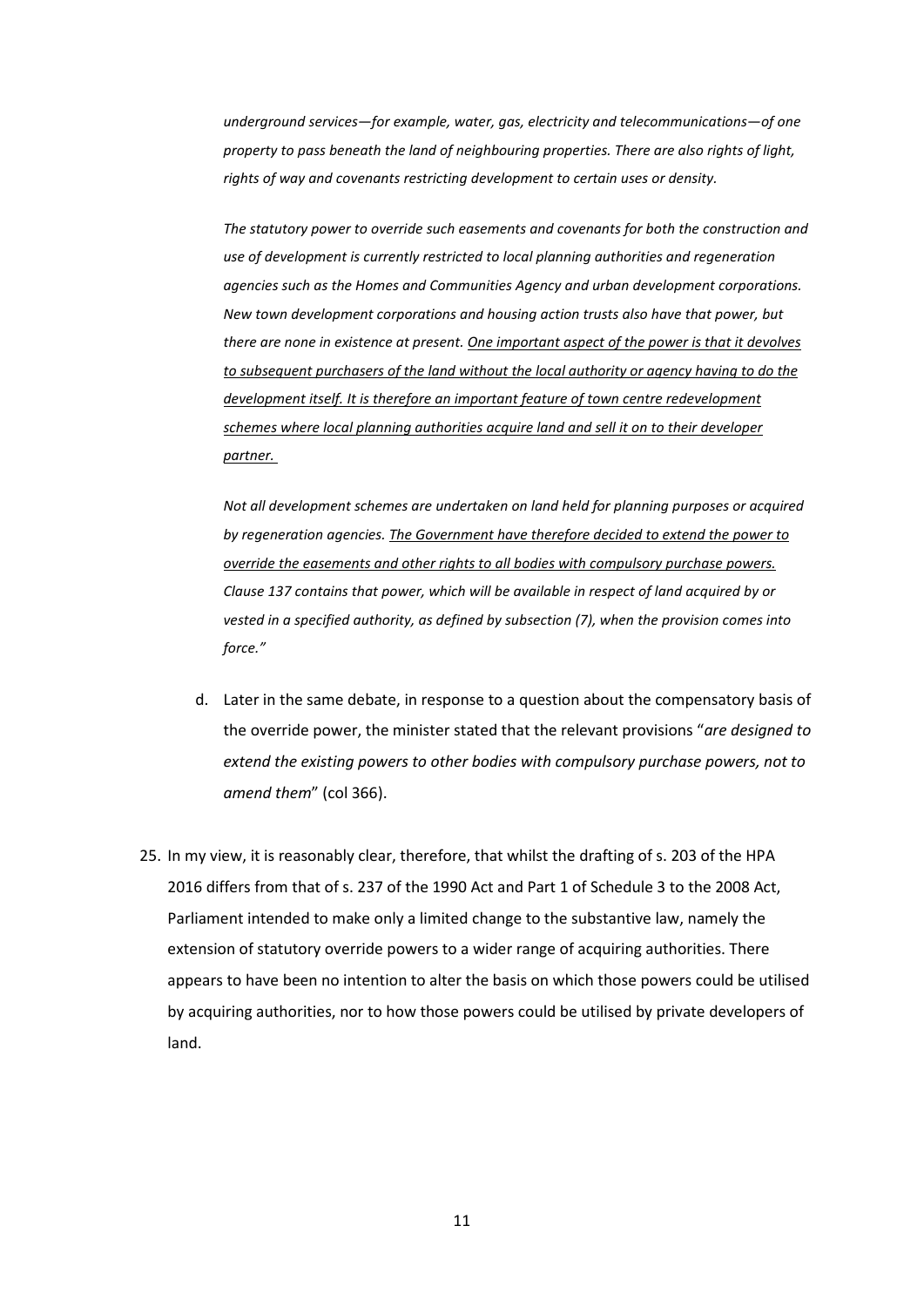## **How can Section 203 be used?**

26. There are two main issues to consider, namely the steps required to be taken to engage section 203, and the effect of section 203 once those steps have been taken.

## **The steps required to be taken to engage s.203**

27. Section 203 operates to override property rights, whilst providing for compensation to be paid. The effect of acquisition of land by a specified authority or appropriation by a local authority for planning purposes (and fulfilment of the other conditions) will be to override rights. In some cases the sole or dominant purpose of acquisition or appropriation will be to override rights. The effect may be said to be similar to that of compulsory acquisition.

#### Appropriation

- 28. A local authority which owns land can use its power (under section 122 of the Local Government Act 1972 ("LGA 1972")<sup>[14](#page-11-0)</sup>) to appropriate land for planning purposes. It is for the local authority to determine whether the land is no longer required for the purpose for which it is held.
- 29. The meaning of the words "not required"<sup>[15](#page-11-1)</sup>, which appeared in the predecessor to section 122 LGA 1972, were considered by Russell LJ in *Dowty Boulton Paul v. Wolverhampton Corporation [1976] 1 Ch 13* who stated at page 26:

*"I would construe "not required" in the section as meaning "not needed in the public interest of the locality" for the original purpose: and it appears that Maugham J. so construed them. Now that question, it is plain to me, involves matters both of degree and of comparative needs, as to which there can be no question but that the local authority is better qualified than the court to judge, assuming it to acting bona fide and not upon a view that no reasonable local authority could possibly take."*

<span id="page-11-1"></span><span id="page-11-0"></span><sup>&</sup>lt;sup>14</sup> Section 122(1) provides: "(1) Subject to the following provisions of this section, a principal council may appropriate for any purpose for which the council are authorised by this or any other enactment to acquire land by agreement any land which belongs to the council and is no longer required for the purpose for which it is held immediately before the appropriation; but the appropriation of land by a council by virtue of this subsection shall be subject to the rights of other persons in, over or in respect of the land concerned." <sup>15</sup> These words appeared in section 163(1) of the Local Government Act 1933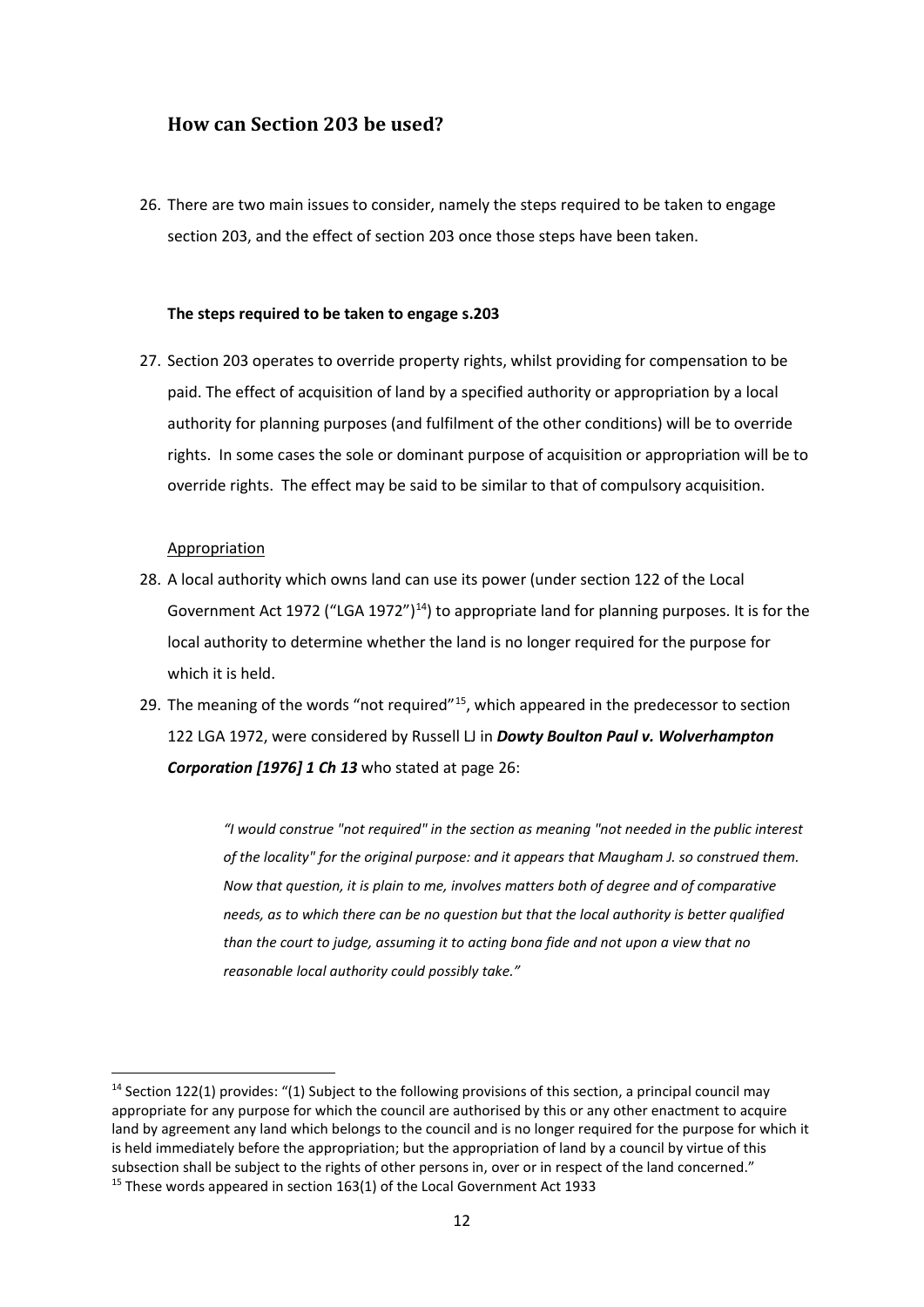30. In *R v. Leeds City Council ex parte Leeds Industrial Co-operative Society Limited (1997) 73 P & CR 70* McCullough J considered the approach to be taken by a local authority when considering whether to appropriate land in order to engage section 237. At page 77 he stated:

> *"I do not find the concept of "appropriation" easy to grasp, since land which is "appropriated" is already in the council's ownership. More must surely be involved than a mere decision that land held for one purpose will henceforth be held for another. Otherwise, for example, if an authority decided to build houses on a small part of land it was holding for future light industrial development, the change of purpose would involve, indeed require, an "appropriation", and, as a consequence of [section 237,](http://login.westlaw.co.uk/maf/wluk/ext/app/document?crumb-action=reset&docguid=I11F2C060E44C11DA8D70A0E70A78ED65) could materially effect the rights of any interested third parties. It seems to me that, at least in a case where third parties are known to have rights, an authority cannot properly embark on such a course unless it has good reason to believe that interference with such rights is necessary. I regard it as significant that a single provision in the 1990 Act[, section 226,](http://login.westlaw.co.uk/maf/wluk/ext/app/document?crumb-action=reset&docguid=I11E68B60E44C11DA8D70A0E70A78ED65) empowers an authority both to acquire land compulsorily and to "appropriate" its own land. I see "appropriation", therefore, as the equivalent of compulsory purchase of a council's own land, and the same degree of "requirement" or "necessity" should apply in each case."*

- 31. McCullough J suggested that appropriation is the equivalent of compulsory purchase. If the same degree of "requirement" or "necessity" is to apply, the approach taken when confirming compulsory purchase orders will have to be considered.
- 32. The Human Rights Act 1998 has been enacted since McCullough J's decision in the *Leeds* case. Article 1 Protocol 1 rights will be engaged, and if interference with rights of light affects a person's home, Article 8 rights may also be engaged.

## Acquisition

33. In my view similar considerations also apply when a specified authority decides to acquire land in order to engage the provisions of section 203.

#### The Criteria to be considered

34. In **Appendix 1** to this paper I have identified the main issues to be considered by a specified authority when it is considering whether to acquire or appropriate land. **Appendix 1** relates to acquisition or appropriation by a local planning authority. If the land is to be acquired by any other specified authority the criteria would have to be adjusted to reflect the statutory provision which empowered that authority to acquire land.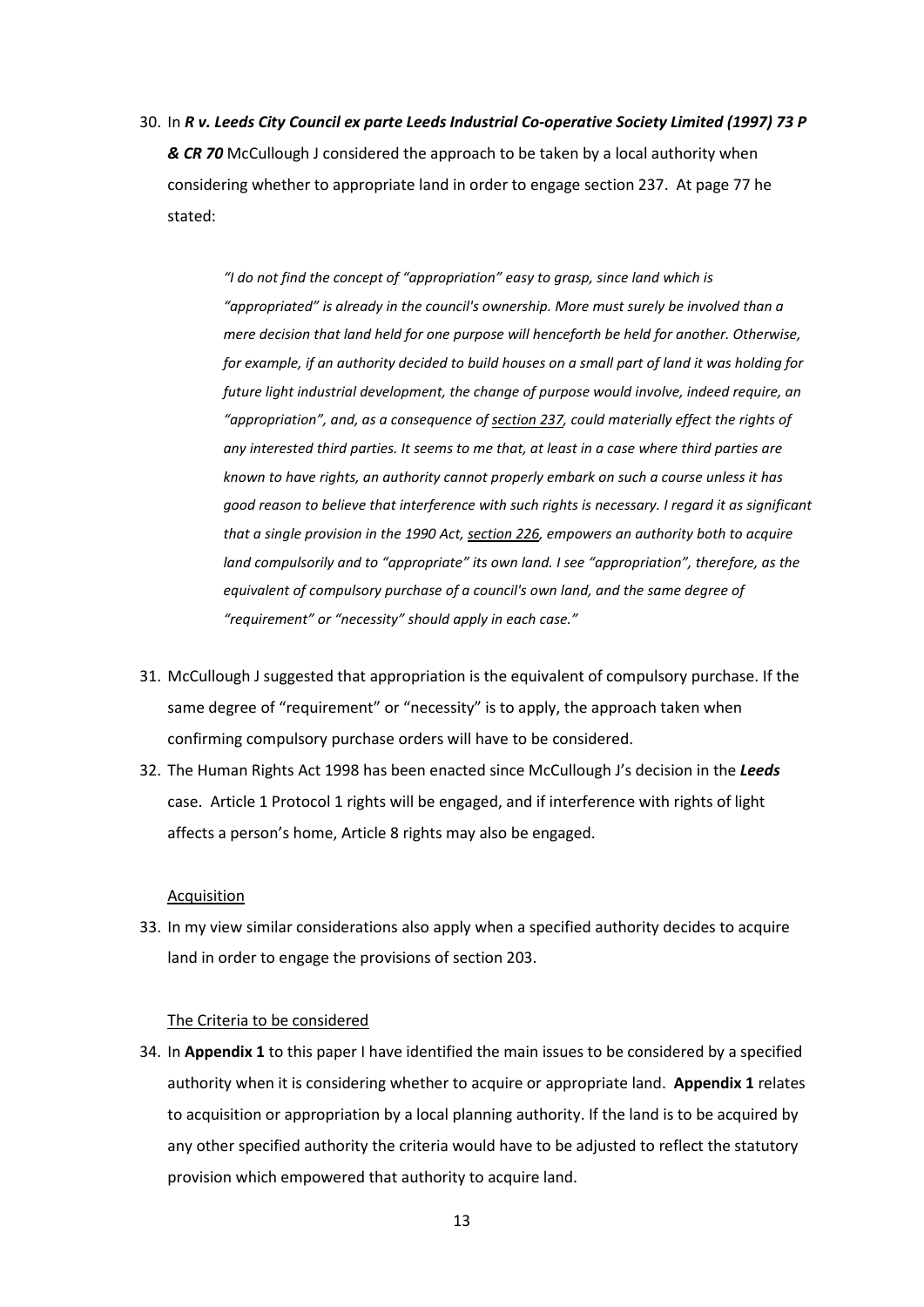- 35. In order to given consideration to the question of whether agreement could be reached for the release of rights of light, and whether extinguishment of those rights is necessary in order to allow the development to proceed it would be advisable to establish whether those entitled to the benefit of the rights of light are prepared to relinquish those rights. I suggest that the approach to be taken should similar to that followed when considering whether to promote and to confirm a compulsory purchase order<sup>[16](#page-13-0)</sup>.
- 36. In the case of rights of light, before considering appropriation a local authority should identify all those with rights which would be infringed if the development contemplated was carried out, and seek to secure release of those rights by negotiation.

## **The effect of s.203**

- 37. All the following conditions must be fulfilled in order for s.203 to be engaged:
	- a. The land has become vested in or acquired by a specified authority on or after  $13<sup>th</sup>$ July 2016 (or appropriated by a local authority for planning purposes) or the land is 'other qualifying land' as defined in s.205;
	- b. There is planning consent for the building or maintenance work or use;
	- c. The specified authority could acquire the land compulsorily for the purposes of building or maintenance work or for the purposes of erecting or constructing a building or carrying out any works, or for the use.
	- d. The building or maintenance work or use is for purposes related to the purposes for which the land was vested in or acquired by the specified authority.
- 38. Condition (a)
	- a. At any time on or after  $13<sup>th</sup>$  July 2016, land is vested in or acquired by the specified authority or been appropriated by a local authority for planning purposes.
	- b. At any time before 13<sup>th</sup> July 2016 the land was vested in or acquired by the qualifying authority.
	- c. Whether this condition is satisfied is a matter of fact to be determined in each case.
	- d. The land must have been vested in or acquired by the specified or qualifying authority, but there is no requirement that it is still owned by the specified or qualifying authority.
- 39. Condition (b)

<span id="page-13-0"></span><sup>&</sup>lt;sup>16</sup> See the DCLG Guidance on the Compulsory Purchase Process (October 2015) – in particular, paragraph 2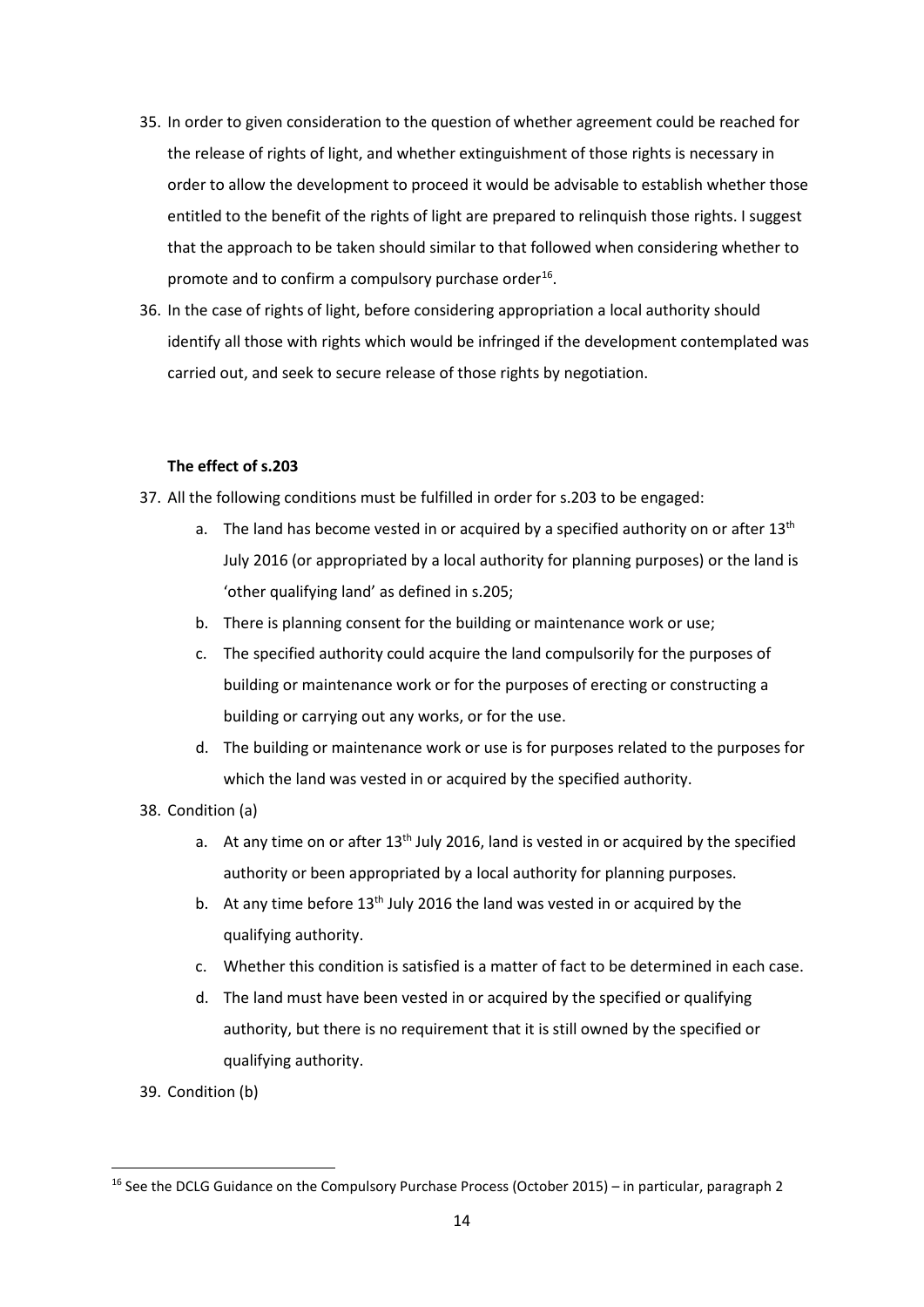- a. Planning consent includes a planning permission granted under Part 3 of the 1990 Act, or section 293A, or a development consent under the Planning Act 2008<sup>17</sup>.
- b. The meaning and effect of the planning permission must be ascertained and a judgement made as to whether the building or maintenance work or use is permitted by the planning permission.
- c. The principles to be applied in interpreting a planning permission are well established.
- d. Those principles, as they apply in the case of an outline planning permission, were summarised by Keene J in *R v. Ashford BC ex parte Shepway DC*[18](#page-14-1)

*(1) The general rule is that in construing a planning permission which is clear, unambiguous and valid on its face, regard may only be had to the planning permission itself, including the conditions (if any) on it and the express reasons for those conditions: see [Slough Borough](http://login.westlaw.co.uk/maf/wluk/app/document?src=doc&linktype=ref&context=43&crumb-action=replace&docguid=I655C3F20E42811DA8FC2A0F0355337E9)  [Council v. Secretary of State for the Environment \(1995\) J.P.L. 1128](http://login.westlaw.co.uk/maf/wluk/app/document?src=doc&linktype=ref&context=43&crumb-action=replace&docguid=I655C3F20E42811DA8FC2A0F0355337E9) , an[d Miller-Mead v.](http://login.westlaw.co.uk/maf/wluk/app/document?src=doc&linktype=ref&context=43&crumb-action=replace&docguid=IFAE0E0B0E42711DA8FC2A0F0355337E9)  [Minister of Housing and Local Government \[1963\]](http://login.westlaw.co.uk/maf/wluk/app/document?src=doc&linktype=ref&context=43&crumb-action=replace&docguid=IFAE0E0B0E42711DA8FC2A0F0355337E9) 2 Q.B. 196 .*

*(2) This rule excludes reference to the planning application as well as to other extrinsic evidence, unless the planning permission incorporates the application by reference. In that situation the application is treated as having become part of the permission. The reason for normally not having regard to the application is that the public should be able to rely on a document which is plain on its face without having to consider whether there is any discrepancy between the permission and the application: see Slough Borough Council v. Secretary of State (ante)[; Wilson v. West Sussex County](http://login.westlaw.co.uk/maf/wluk/app/document?src=doc&linktype=ref&context=43&crumb-action=replace&docguid=I01ECD020E42911DA8FC2A0F0355337E9) Council [1963] 2 Q.B. 764 ; and [Slough Estates Limited v. Slough Borough Council \[1971\] A.C. 958](http://login.westlaw.co.uk/maf/wluk/app/document?src=doc&linktype=ref&context=43&crumb-action=replace&docguid=IAEB1E5D0E42811DA8FC2A0F0355337E9) .*

*(3) For incorporation of the application in the permission to be achieved, more is required than a mere reference to the application on the face of the permission. While there is no magic formula, some words sufficient to inform a reasonable reader that the application forms part of the permission are needed, such as "… in accordance with the plans and application …" or "… on the terms of the application …," and in either case those words appearing in the operative part of the permission dealing with the development and the terms in which permission is granted. These words need to govern the description of the development permitted: see Wilson (ante); Slough Borough Council v. Secretary of State for the Environment (ante). \*20*

*(4) If there is an ambiguity in the wording of the permission, it is permissible to look at extrinsic material, including the application, to resolve that ambiguity: see [Staffordshire](http://login.westlaw.co.uk/maf/wluk/app/document?src=doc&linktype=ref&context=43&crumb-action=replace&docguid=IBDF84481E42811DA8FC2A0F0355337E9)  [Moorlands District Council v. Cartwright \(1992\) J.P.L. 138](http://login.westlaw.co.uk/maf/wluk/app/document?src=doc&linktype=ref&context=43&crumb-action=replace&docguid=IBDF84481E42811DA8FC2A0F0355337E9) at 139; Slough Estates Limited v.* 

<span id="page-14-0"></span> $17$  S. 205(1) of the HPA 2016, definition of 'planning consent'

<span id="page-14-1"></span><sup>18</sup> [1999] PLCR 12 at pages 19 to 20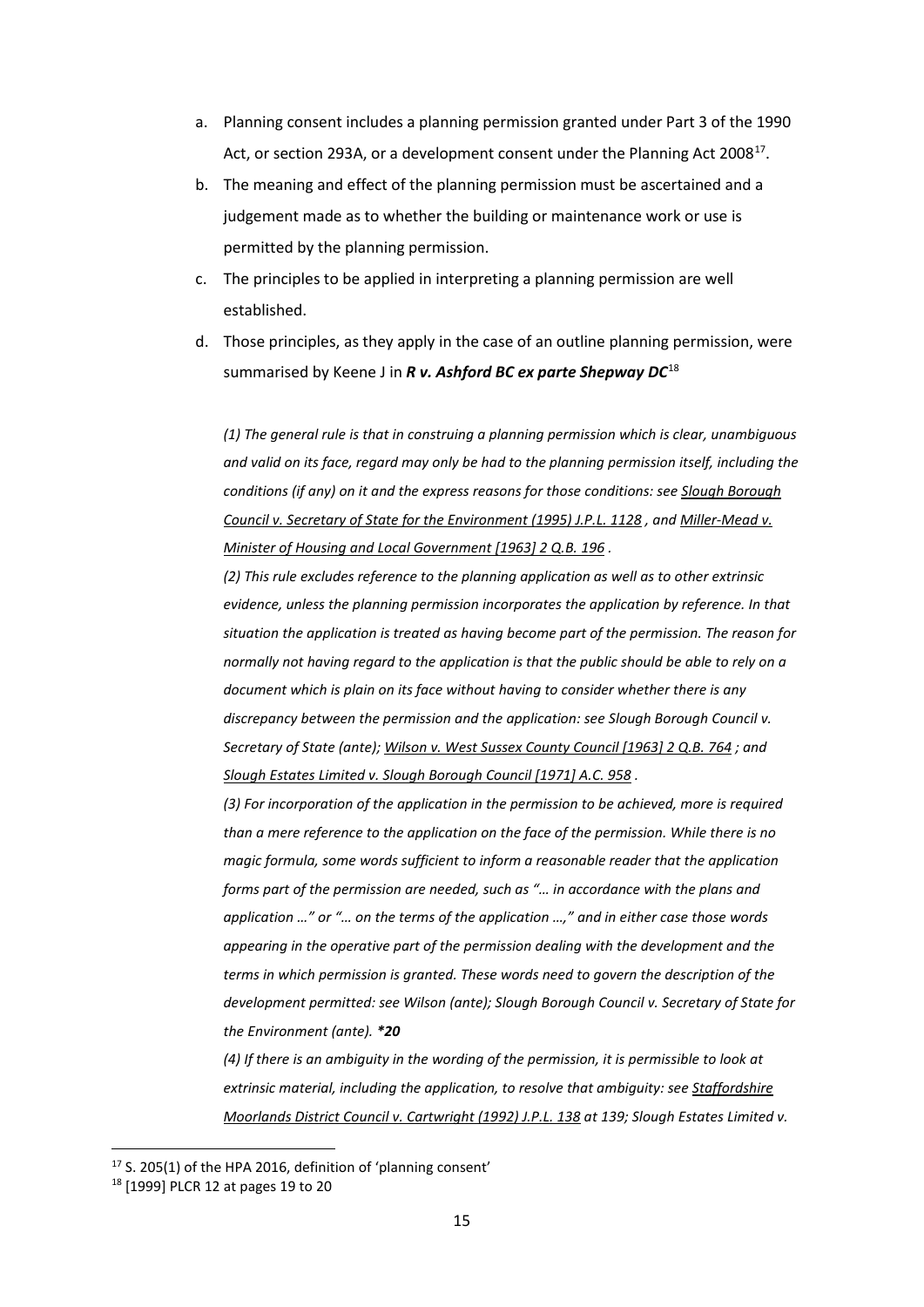*Slough Borough Council (ante); Creighton Estates Limited v. London County Council , The Times, March 20, 1958.*

*(5) If a planning permission is challenged on the ground of absence of authority or mistake, it is permissible to look at extrinsic evidence to resolve that issue: see Slough Borough Council v. Secretary of State (ante); Co-operative Retail Services v. Taff-Ely Borough Council (1979) 39 P. & C.R. 223 affirmed (1981) 42 P. & C.R. 1.*

e. In the case of a detailed planning permission regard is to be had to the approved drawings; they are as much part of the description of what has been permitted as the decision notice itself<sup>19</sup>.

## 40. Condition (c)

- a. In order to satisfy condition (c), at the time the building or maintenance work is carried out, or the use instituted, the specified or qualifying authority must be able to acquire the land compulsorily, in the sense that it could exercise its powers of compulsory acquisition in relation to the land.
- b. If, at the time of the carrying out of the works/instituting the use, the authority owned the land, in determining whether the authority could exercise those powers, the land is to be treated as if it were not currently owned by the authority<sup>20</sup>.
- c. The meaning of "could acquire the land compulsorily" is not clear. It could be interpreted narrowly, limiting the requirement to the need to demonstrate that the authority has compulsory powers which would enable acquisition for the purpose required. Alternatively, those words could be interpreted more broadly, as meaning that not only must the existence of the compulsory powers be demonstrated but it must also be shown that such powers could be exercised having regard to the general requirements for compulsory purchase orders (compelling case in the public interest etc..).
- d. I favour the narrower interpretation. There was no indication from those promoting the Housing and Planning Bill that they intended to change the basis upon which the powers could be exercised or to add another layer of complexity. The use of the word 'could' indicates that there is an ability or legal power, not that it must be demonstrated that a compulsory purchase order would necessarily be confirmed.

<span id="page-15-0"></span> <sup>19</sup> *Barnett v. SSCLG [2009] EWCA Civ 476* at paragraphs 20 and 21

<span id="page-15-1"></span><sup>20</sup> S.203(7) and (8) of the HPA 2016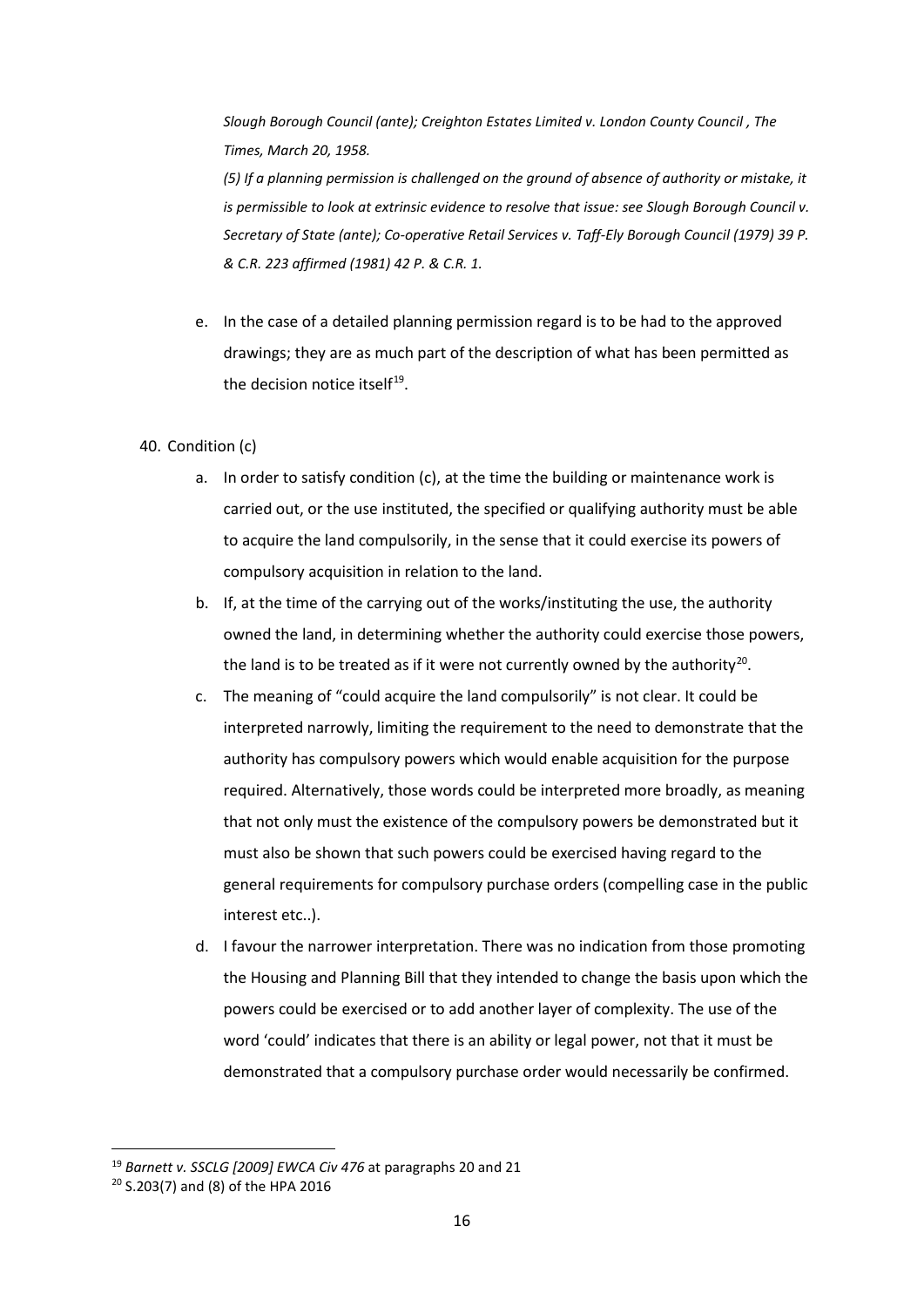Indeed, if the land can be acquired without such an order, an order would be unnecessary and therefore unlikely to be confirmed.

e. I note that the editors of the Planning Encyclopedia take a similar view:

*It seems unlikely that the intention of introducing the requirement was to impose such a high degree of complexity on the decision to exercise these powers—especially given the requirement is a new one and is intended to operate without the need for compulsory purchase. Indeed, if the more onerous interpretation were applied, this would detract from the utility of the provision. The requirement appears to have been imposed as a means of constraining which of the wide categories of "specified authorities" are able to use the powers i[n s.203](http://login.westlaw.co.uk/maf/wluk/app/document?src=doc&linktype=ref&context=103&crumb-action=replace&docguid=I2FEBC120222611E6872D9505B57C9DD6) which, if correct, is another example of clumsy drafting. Paragraph 573 of the Explanatory Notes states:* 

*"The 'specified authority' must be able (i.e. have the necessary 'enabling powers' in legislation) to acquire the land compulsorily for the purpose of the building or maintenance work / the purpose of erecting or constructing any building, or carrying out any works, for the use."*

*The reference to "enabling powers" suggests that the narrower meaning of this requirement was intended.[21](#page-16-0)*

f. In my view, condition (c) would be satisfied if the authority had the power to acquire the land compulsorily. In the case of a local authority acquiring for planning purposes the relevant power is conferred by section 226(1) of the Town and Country Planning Act 1990. In my view it is not necessary to form a view as to whether or not the Secretary of State would authorise the acquisition; it is sufficient that the authority would have power to make an order.

## 41. Condition (d)

- a. As noted above, condition (d) is a statutory codification of the previous position established by the case law.
- b. The building or maintenance work or use does not have to be for the same purpose as that for which the land was vested or acquired, but for a related purpose, and as a result there is a degree of flexibility.

<span id="page-16-0"></span> <sup>21</sup> Planning Encyclopedia paragraph 2-7060.5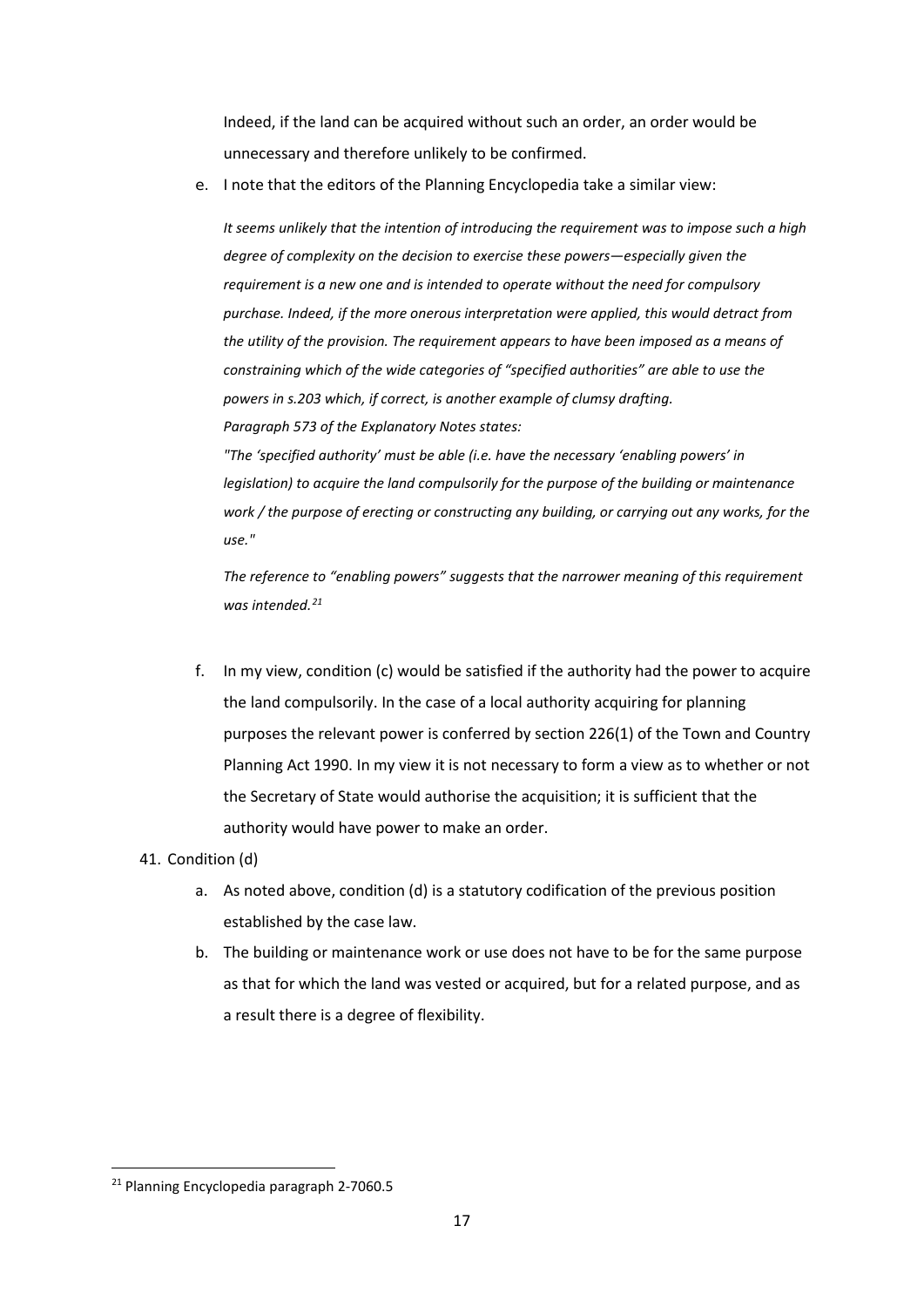## **Compensation**

- 42. Section 204(2) of the HPA 2016 provides that compensation is to be calculated on the same basis as compensation payable under sections 7 and 10 of the Compulsory Purchase Act 1965.
- 43. The obligation to pay compensation lies with a person who has derived title from a local authority who acquired or appropriated the land. However if that person fails to discharge that liability the liability becomes enforceable against the local authority (section 204(3)). As a result any authority which is prepared to acquire or appropriate land to engage section 203 to facilitate the carrying out of development should be careful to ensure that it does not result in the authority incurring liability to pay compensation for any infringement with rights of light.
- 44. The normal measure of compensation is the diminution in the value of the land held by the person entitled to the right which is interfered with.
- 45. In *Ward v. Wychavon DC [1986] 2 EGLR 205* the Lands Tribunal considered a claim for compensation under the provisions of section 127 of the Town and Country Planning Act 1971 (the predecessor to section 237 TCPA 1990). The right interfered with was a right of way along a farm track. The local authority provided an alternative right of way. The Lands Tribunal held that the value of the Claimant's interests in land had not been lowered by the new arrangements and as a result the claim for compensation failed.
- 46. In *Holliday v. Breckland [2012] UKUT 193 (LC)[22](#page-17-0)* the Lands Chamber rejected an argument that interference with an easement authorised by section 237 TCPA 1990 should be compensated based on ransom value:

*16. Compensation, therefore, falls to be assessed, as it would be assessed under sections 63 (or 7) or 68 (or 10) in respect of injurious affection. It is not to be assessed as though the land had been taken. Where section 63 or section 7 applies the basis of compensation for injurious affection is the diminution in the value of the retained land of the claimant: see Hoveringham Gravels Ltd v Chiltern District Council (1978) 35 P & CR 295. Where section 68 or section 10 applies, again the basis of compensation for injurious affection is the diminution in the value of the retained land: see Argyle Motors Ltd v Birkenhead Corpn [1975] AC 99. Compensation for injurious affection under section 237(4) is to be assessed on the same basis. It cannot include ransom value.*

<span id="page-17-0"></span> <sup>22</sup> At paragraph 16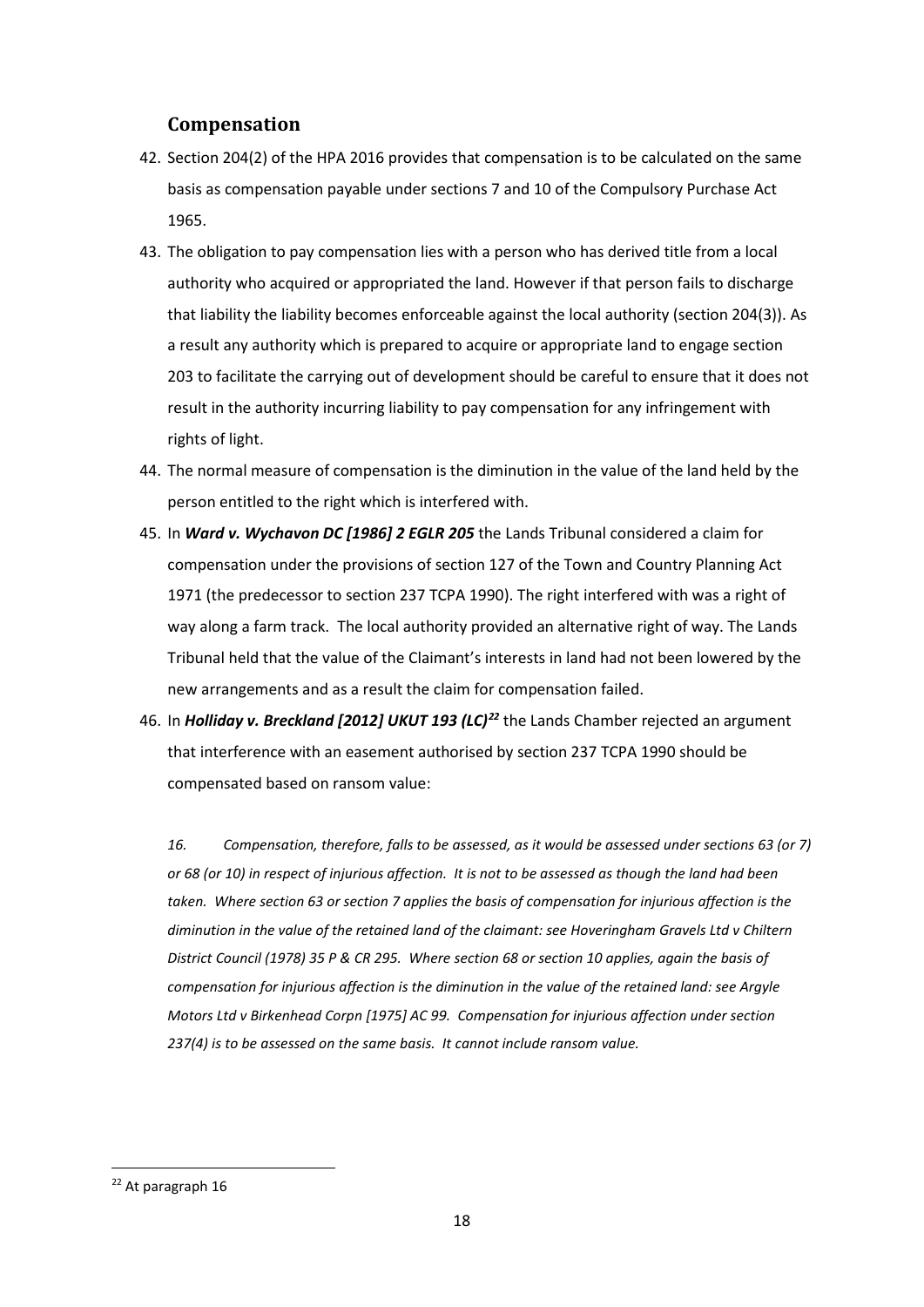47. In a rights of light case it is possible that betterment attributable to the new development could outweigh any diminution in value attributable to the interference with the right of light.

## **Issues**

48. I have sought to consider a number of issues which might arise when considering the use of section 237 to authorise infringement of rights.

## **Challenge to a decision to acquire or appropriate**

- 49. The decision to appropriate land for planning purposes is susceptible to judicial review, as is a decision to acquire land by agreement.
- 50. Such a decision can be challenged on normal public law principles.
- 51. If land is acquired compulsorily the order will be subject to objection and an inquiry will be held if statutory objections are maintained.
- 52. It will be necessary to consider whether a particular restriction to the local authority's power to appropriate land applies. For example, section 19(2) of the Housing Act 1985 provides that where a local authority have acquired or appropriated land for housing purposes they shall not, without the consent of the Secretary of State, appropriate any part of the land consisting of a house or any part of a house for any other purpose.
- 53. As there is no equivalent to an inquiry to consider objections to a compulsory purchase order a court is likely to subject any decision to appropriate or acquire land, in order to engage section 203, to particular scrutiny.

# **Is the purpose now contemplated related to the purposes for which the land was acquired or appropriated?**

- 54. It will be necessary to consider whether the scheme to be developed pursuant to a planning permission can be said to be related to the purposes for which the land was acquired or appropriated by the authority.
- 55. In cases where there is doubt as to whether the development now contemplated can be said to be for the planning purposes for which a local authority originally acquired or appropriated the land, the following steps should be considered:
	- a. If the land is held by the local authority they should be asked to consider appropriating the land to the specific planning purpose now contemplated.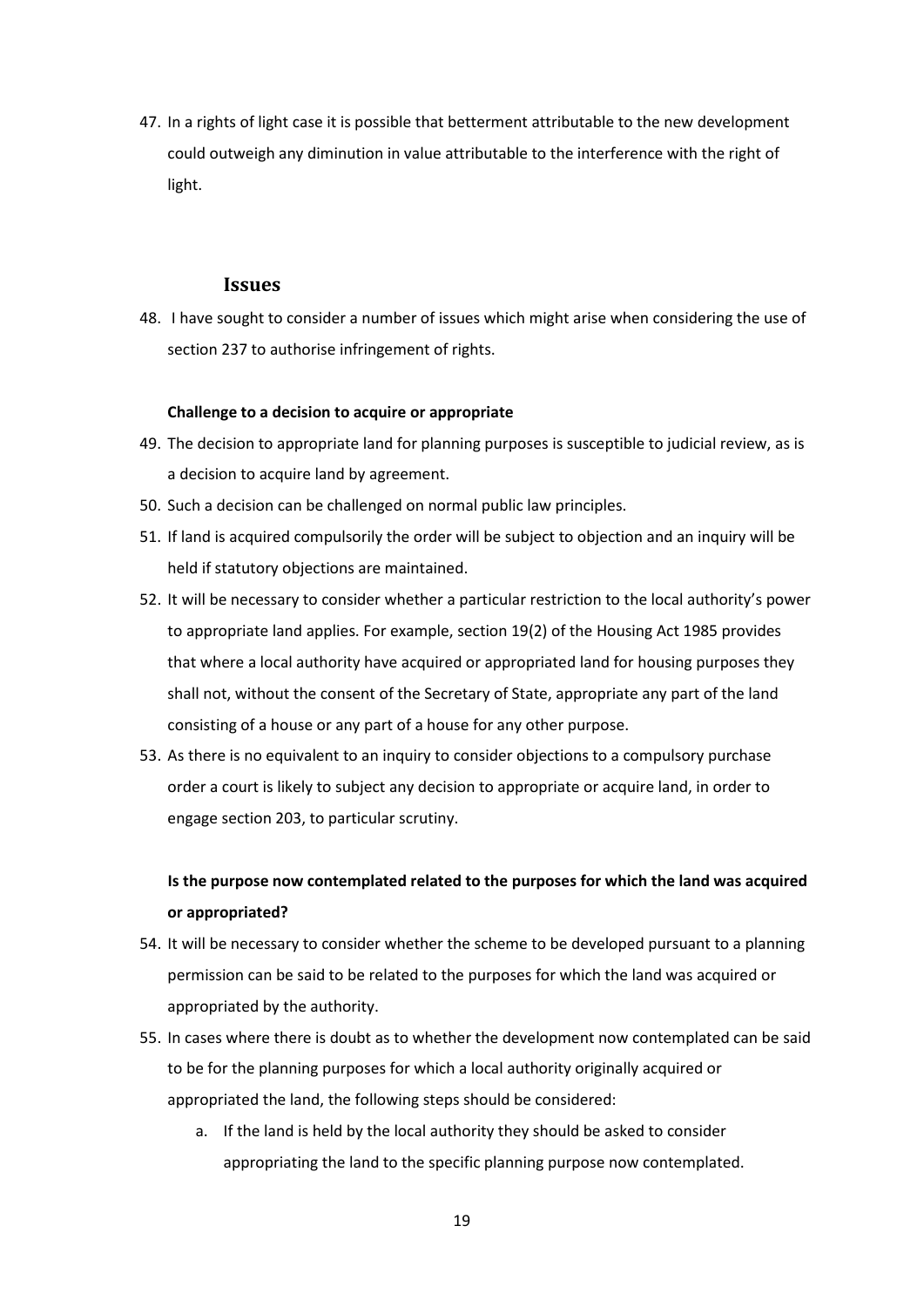b. If the land is no longer held by the local authority the position is more complex. Consideration might be given to disposing of the land to the local authority and reacquiring it.

### **Acquisition by a Local Authority and disposal to developer**

- 56. It is open to a local authority to acquire the land for planning purposes and to then dispose of it to a developer.
- 57. The disposal to the developer can be made pursuant to section 233 TCPA 1990. Consent of the Secretary of State will be required where the disposal is to be for a consideration less than the best that can reasonably be obtained and is not for a short lease (section 233(3)).
- 58. If the existence of rights of light is likely to frustrate beneficial development a local authority may be prepared to acquire the land from the developer and then sell it back to the developer.
- 59. Such a transaction is likely to be subject to particularly careful scrutiny. As noted by McCullough J in the *Leeds* case the effect of relying on section 237 is akin to compulsory purchase of rights.
- 60. A local authority considering such a transaction would have consider all the relevant factors including those set out in **Appendix 1** to this paper. Subject to such careful consideration, I do not consider that such a transaction could be said to be inconsistent with the statutory scheme. The purpose of section 203 is to allow development to be carried out in the public interest. If a local authority concludes that it is necessary to engage section 203 to facilitate the carrying out of beneficial development there would be no conflict with the statutory objective.

#### **Compensation**

- 61. The compensation payable pursuant to section 204 HPA 2016 is considered above.
- 62. I have identified the advice given in the DCLG Guidance on Compulsory Purchase Process, namely that they should seek to negotiate with landowners to acquire land and rights by agreement. When conducting such negotiations the basis for agreeing price is relatively clear. The price offered will reflect the amount that a claimant would receive under the statutory compensation code. The position when seeking to acquire rights of light is somewhat different. Damages payable in lieu of an injunction to restrain a breach of rights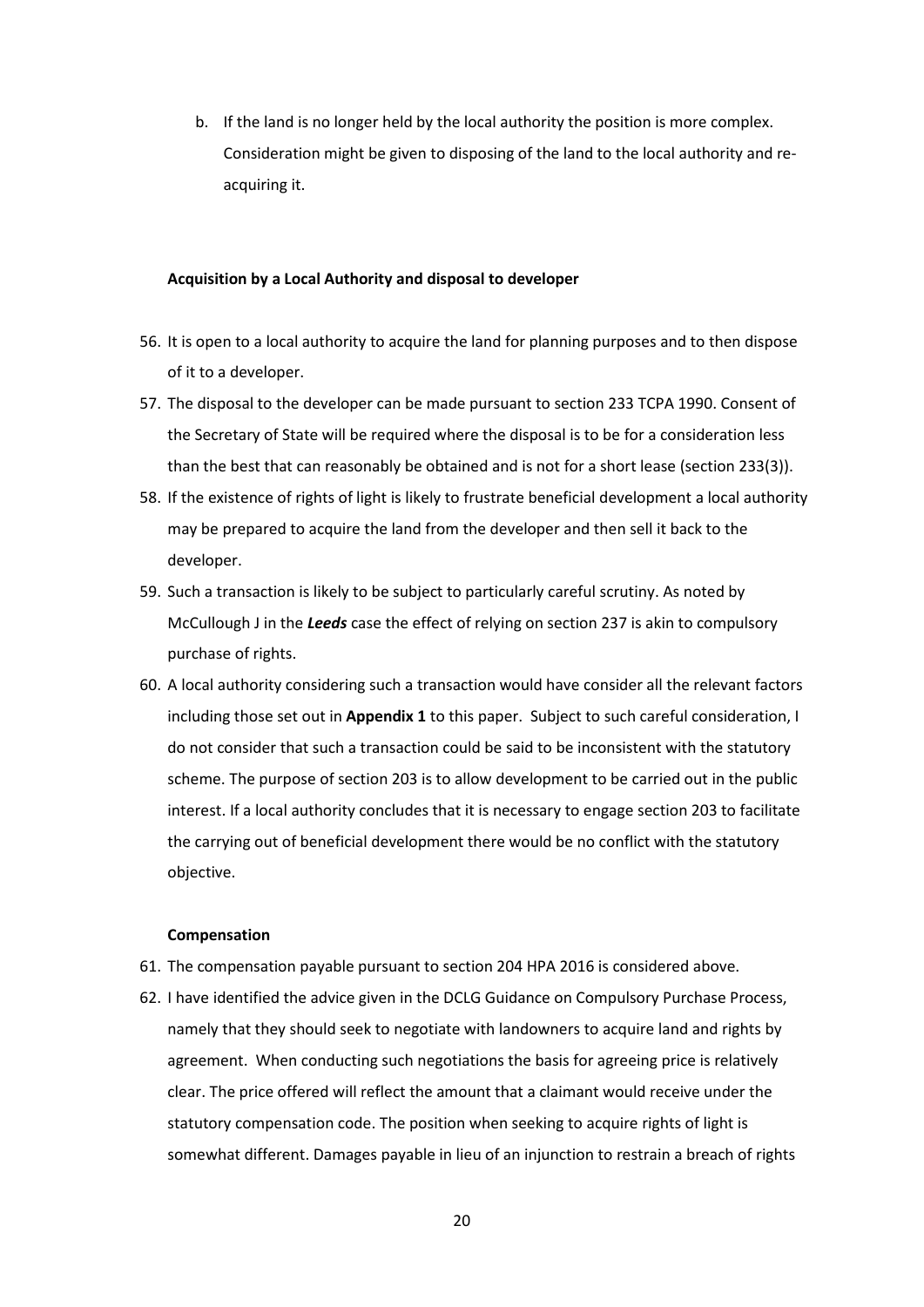of light may be calculated on some basis other than diminution in value (e.g. *Wrotham Park* damages).

- 63. In a compulsory purchase case a local authority is likely to be held to have made reasonable attempt to secure land or rights by negotiation if it offers to pay a sum equivalent to compensation under the statutory code, and the claimant seeks compensation on some other basis. However in the case of rights of light, an authority or landowner may be prepared to pay compensation based on diminution in value of the claimant's land, whereas a claimant may seek a payment based upon the measure applicable when considering damages in lieu.
- 64. In those circumstances the local authority will have to consider whether it is necessary to appropriate or acquire the land. Consideration of that issue will depend upon the facts of the case. However, if a local authority seeks to acquire or appropriate land in order to resolve a dispute relating solely to compensation, the authority will have to consider whether reliance on section 203 is necessary; any report to committee will have to be drafted with great care.
- 65. It is likely that a local authority will conclude that it is not necessary to appropriate or acquire the land if those entitled to the rights are prepared to relinquish them on payment of a sum equivalent to the sum payable if damages were awarded lieu of an injunction, whereas a local authority is likely to conclude that appropriation is necessary if owners of right are not prepared to relinquish them and indicate that they wish to seek an injunction.
- 66. Those entitled to rights of light who are seeking to negotiate with a developer of the servient land, and who wish to avoid engagement of s.203 by a specified authority, may best protect their position by indicating that they are unlikely to seek an injunction, but that they would pursue a claim for damages in lieu. If a landowner pursued such a course of action it would be difficult for a local authority to conclude that acquisition of the servient land (to engage s. 203) was necessary in order facilitate its development.

## **Conclusion**

67. As is clear the decision whether to appropriate or acquire the land in order to engage the provisions of section 203 will turn on the facts. I anticipate that developers faced with the threat of an injunction to prevent them implementing a planning permission may seek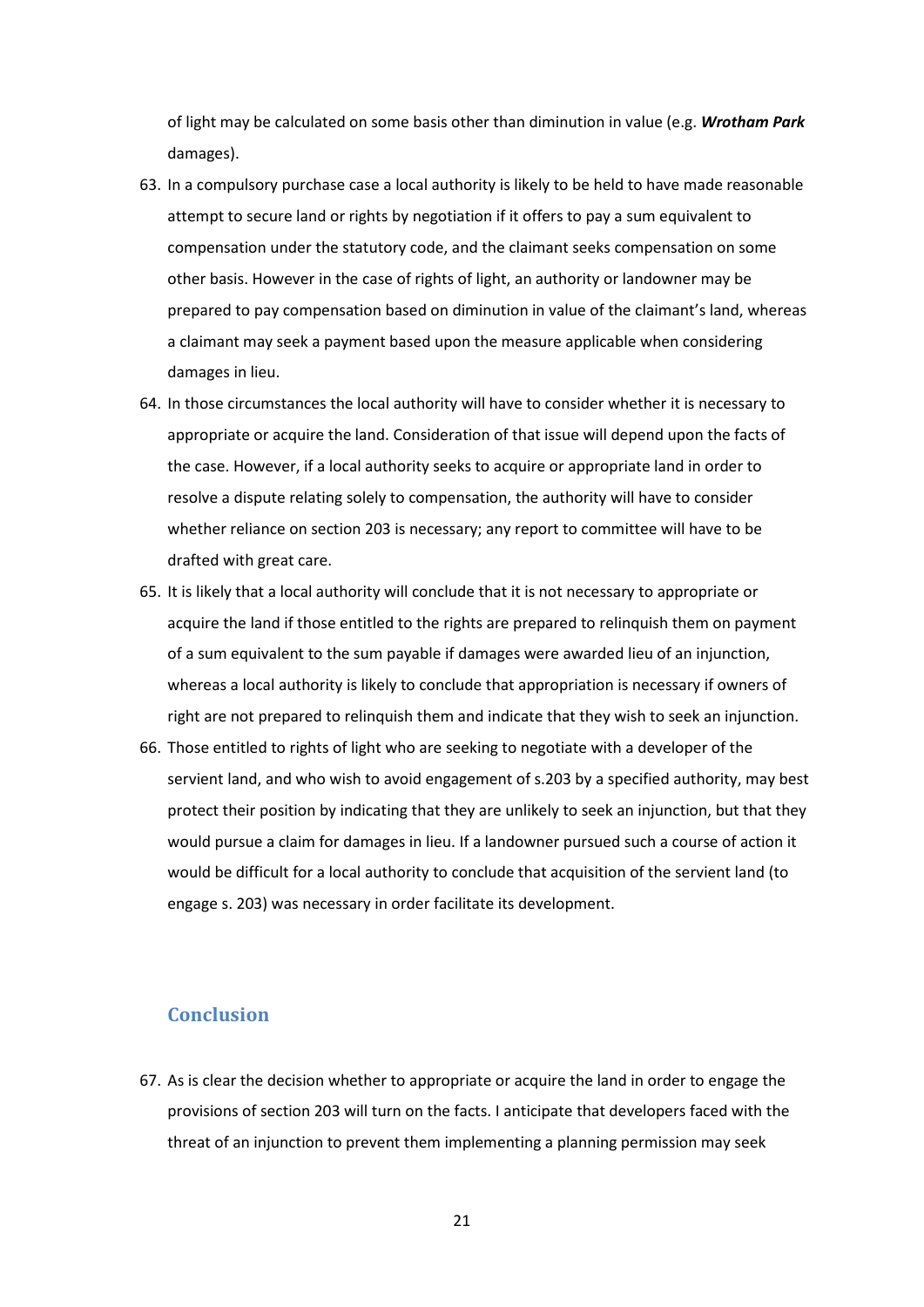assistance from the local authority. The local authority should tread carefully when considering whether such assistance can be given in a particular case.

Landmark Chambers, 25<sup>th</sup> October 2017 180, Fleet Street, London EC4A 2HG

*This paper is not intended to contain legal advice and should not be relied upon as such. The appropriate action to take in a particular case will depend on the facts, and advice should be taken based upon the relevant facts.*